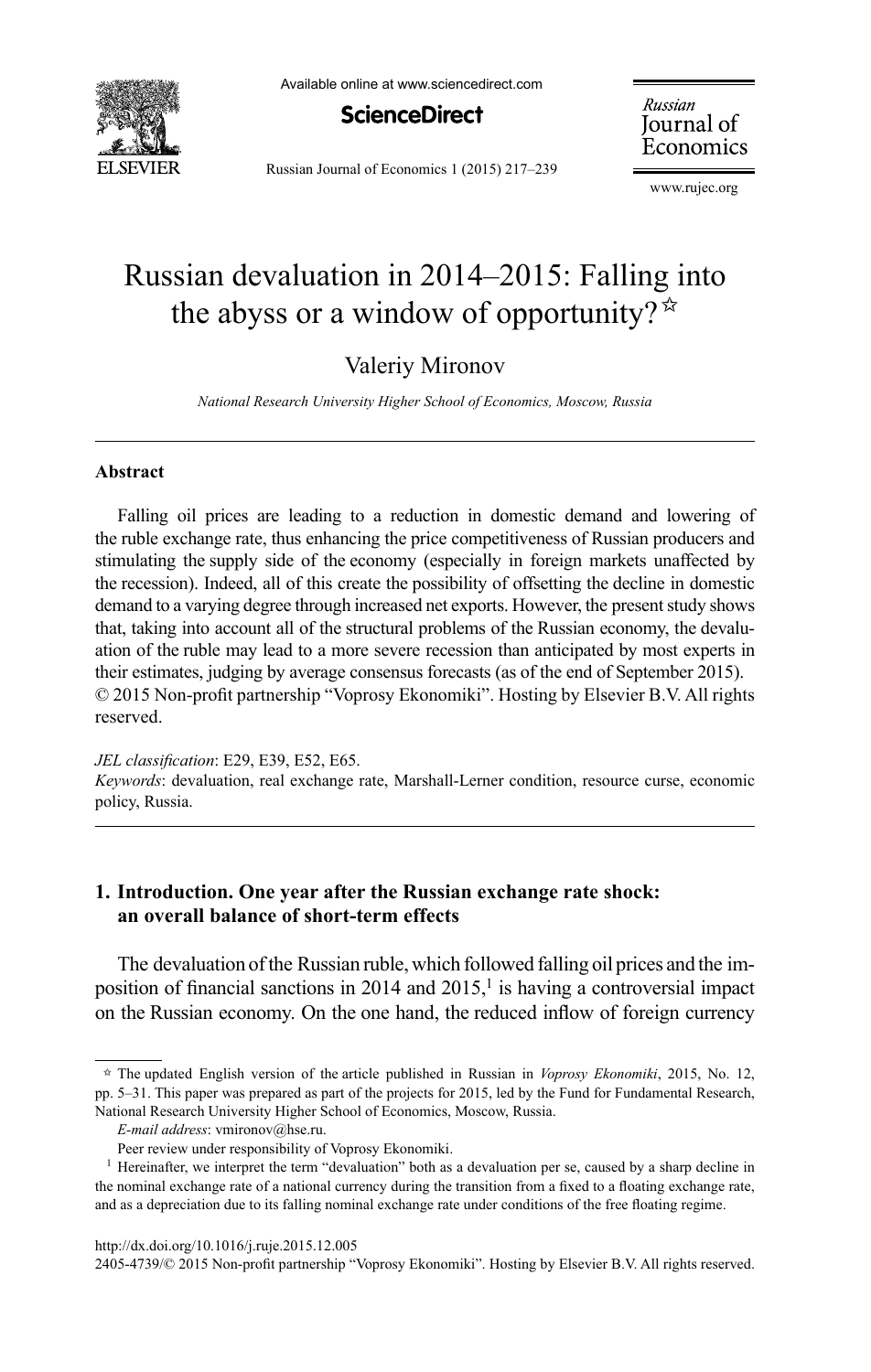and increasing inflation are causing a reduction in aggregate demand. Moreover, as nearly always occurs during a shock devaluation, existing financial problems have become more acute. In particular, foreign debt payments are becoming more expensive in ruble terms. On the other hand, in the tradable sectors of the economy, prices and expenses are decreasing in currency terms against trading partners under the effect of the ruble devaluation, improving the competitiveness of domestic producers and, consequently, offering potential for growth in the proportion of exports in output and for a reduction in the proportion of imports in domestic demand.

The net impact on the economy, i.e., the balance between the negative impact of falling oil prices and the positive influence of improved competitiveness, is currently unclear. For example, although retail turnover fell by 8.2% y-o-y in January-August 2015, total investment contracted by 6%, and industrial production and GDP declined by 3.2% and 3.5%, respectively. Meanwhile, the decreasing real exchange rate of the ruble is creating nothing more than mere potential economic growth in the future. It would require considerable time and effort to revamp the business models and geographic and sectoral production configurations and to enter foreign markets with new products.

On the whole, according to the Bank of Russia, in January–August 2015 the real effective exchange rate of the ruble dropped by 18.6% y-o-y (Fig. 1), whereas according to our estimates, unit labor costs fell by approximately 27% in currency terms across the industry in general and by  $26\%$  in manufacturing over the first half of the year (Fig. 2). In industrial sectors, where output continues to grow despite the general recession (chemicals, food, oil products, non-fuel mining and minerals ), unit labor costs have contracted to an even greater extent, and this contraction may prove to be a factor that encourages growth.

The basic indicators of the Russian economy's competitive performance, i.e., the real exchange rate of the ruble and unit labor costs, returned to 2004–2005 levels (see Fig. 1 and Fig. 2), when the explosive growth of oil prices stimulated demand, although this undermined the economy's international competitiveness. The latter was manifested in the strengthening of the real effective exchange rate of the ruble by an annual average of 5% from 2004 to 2013 (equivalent to



Fig. 1. Real effective exchange rates of the ruble and BRICS currencies from 1998 through August 2015  $(1997 = 100\%)$ .

*Sources:* Bank for International Settlements: author's calculations.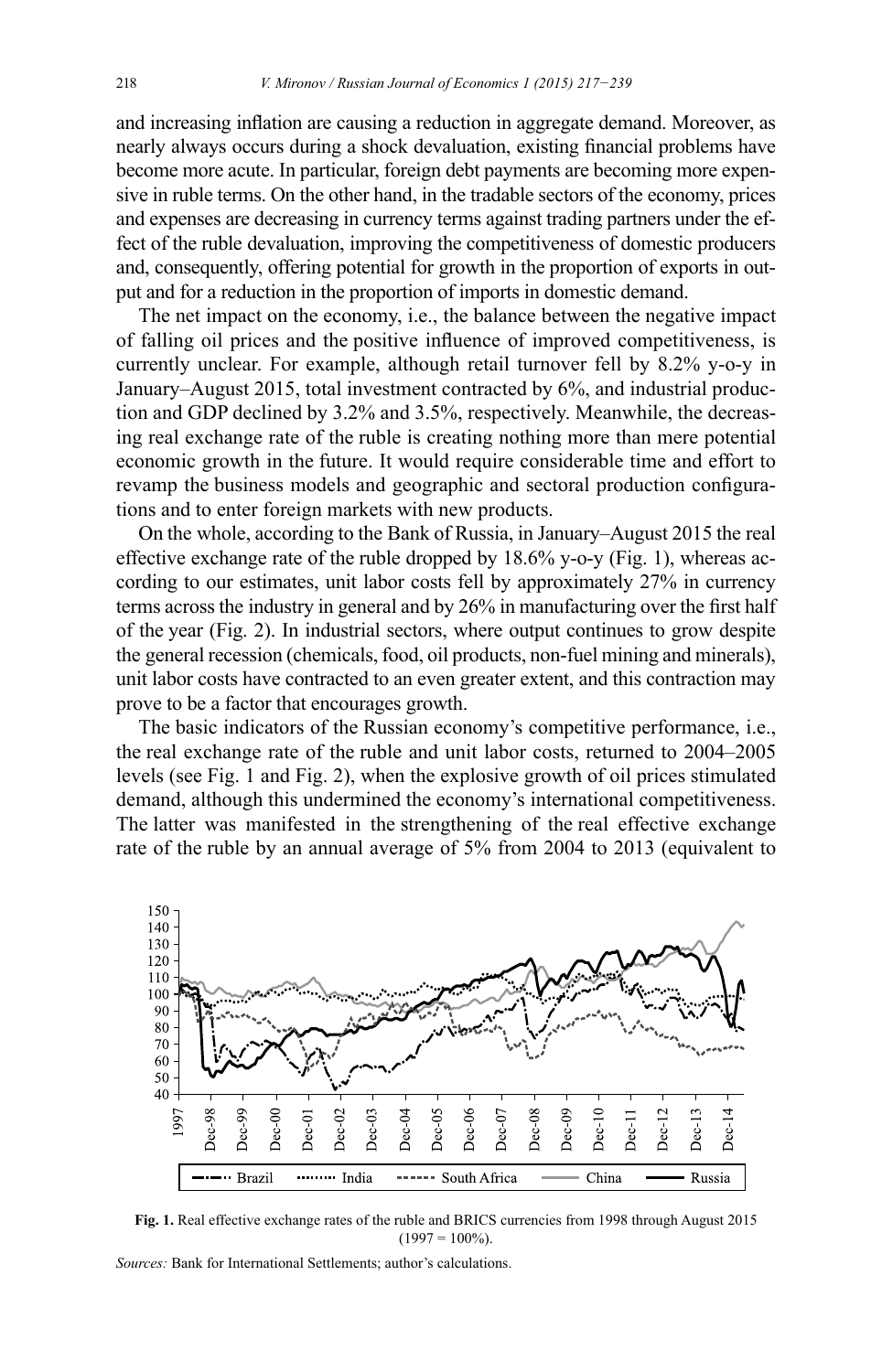

Fig. 2. Unit labor costs (ULC) in currency terms for Russian manufacturing from 2005 through 2015 (the left-hand scale shows the y-o-y growth rate).

*Sources: Rosstat: Bank of Russia: author's calculations.* 

the growth in relative prices for Russian goods in currency terms by the same value). Rising oil prices (accompanied by structural labor scarcity due to low mobility) also led to faster wages increases compared to labor productivity growth and to an increasing ratio of wages to total revenues for the manufacturing industry, from approximately 6% in 2006 to 16–17% currently (Fig. 3).

In the absence of economic overheating in the majority of Russia's trading partner economies, the recent ruble devaluation can be viewed as a type of "foreign exchange war," i.e., a method for spontaneously redistributing demand in favor of the devaluing country. It can also be considered a cure for the Dutch disease, which as many recent papers have proven exists in the Russian economy



**Fig. 3.** Proportion of wages to value of products shipped (%). *Sources: Rosstat: Bank of Russia: author's calculations.*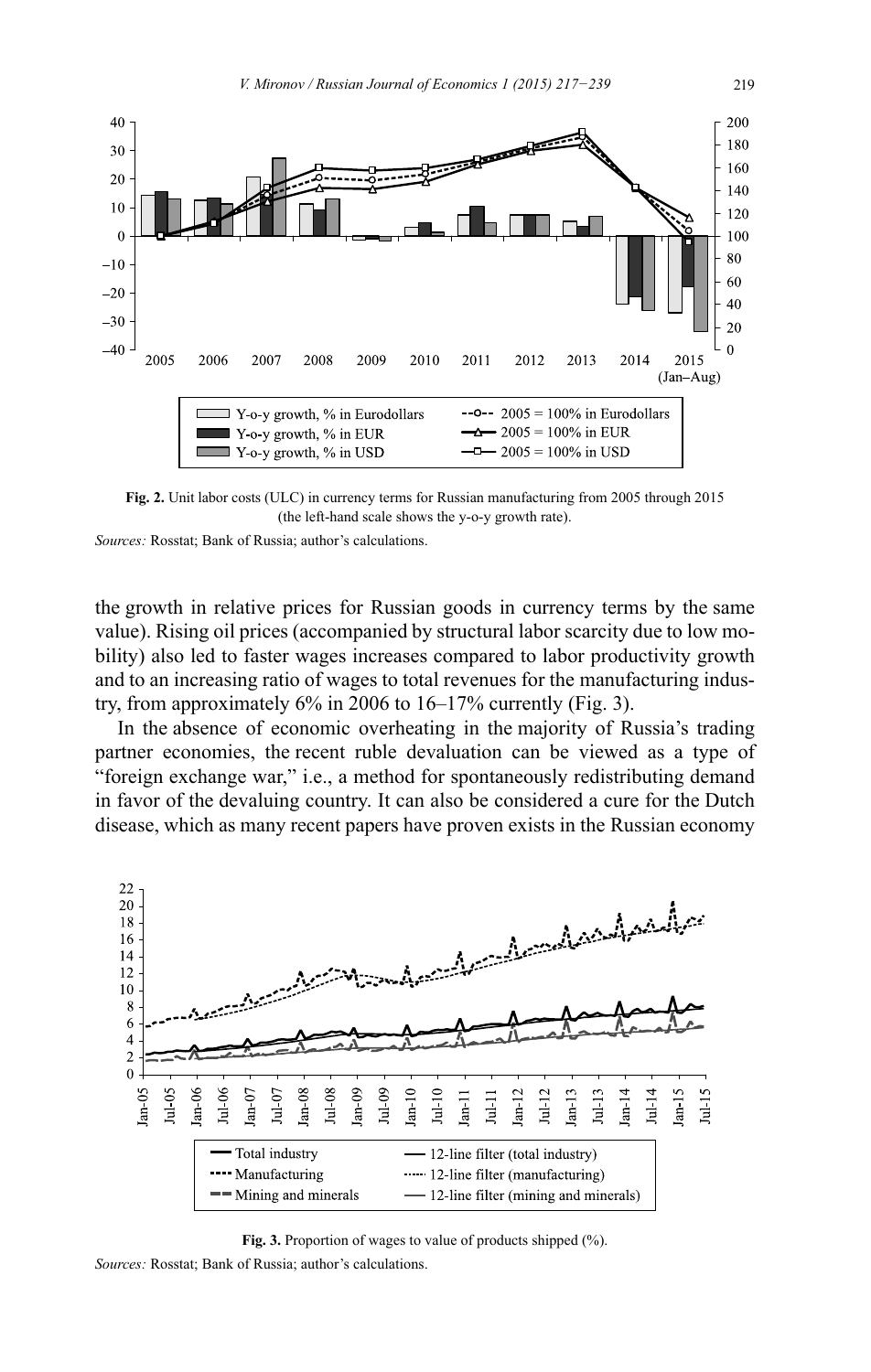(see Dülger et al., 2013; Tabata, 2013; Egert, 2012; Algieri, 2011). Before these papers however, the existence of this phenomenon was largely denied.

Simultaneously, all of the events related to the exchange rate shock are occurring against the backdrop of the ongoing recession in Russia, which has its own specific characteristics. On the one hand, it was caused by the slowdown in economic growth that began in 2011, apparently resulting from structural imbalances. On the other hand however, unlike the crises in 1998 and 2008–2009, this is not a recession of inventories but, to a great extent, a recession of demand (Fig. 4), which may (all other conditions being equal) alleviate it but hinder the process of overcoming it.<sup>2</sup> Against weak investment activity and low household demand, it is devaluation that — provided that a number of conditions are met at the micro and macro levels—is expected to factor into accelerating Russia's economic growth through a greater contribution of net exports to GDP.

There are reasons for these expectations. Attempts to use devaluation as a shortterm incentive for economic acceleration are indeed in line with the global experience. Indeed, according to said experience a short-term recovery relies on a very limited number of standard measures involving the positive impact on the psychology and expectations of economic agents, the elimination of government failures



**Fig. 4.** GDP trends (in increments compared to the respective quarter of the previous year, %) and contributions from components by type of demand (p.p.)

Sources: Rosstat; calculations by the Centre of Development Institute, National Research University Higher School of Economics.

<sup>&</sup>lt;sup>2</sup> During the previous crises in Russia, nearly  $\frac{3}{4}$  of the total GDP decline was caused by the selling off of surplus inventories accumulated earlier rather than by lower demand per se. For example, according to Rosstat survey data processed by the Institute for Statistical Studies and Economics of Knowledge, National Research University Higher School of Economics, the majority of respondents believed finished product inventories to be excessive in early 2009. According to the same surveys, the current situation is exactly the opposite, which—all other conditions being equal — suggests a potentially less severe recession now than during the previous two crises. However, there is a reverse side: the potential lack of a negative "inventory accelerator" may prevent Russia's traditionally high post-crisis recovery rate (a V-like recession).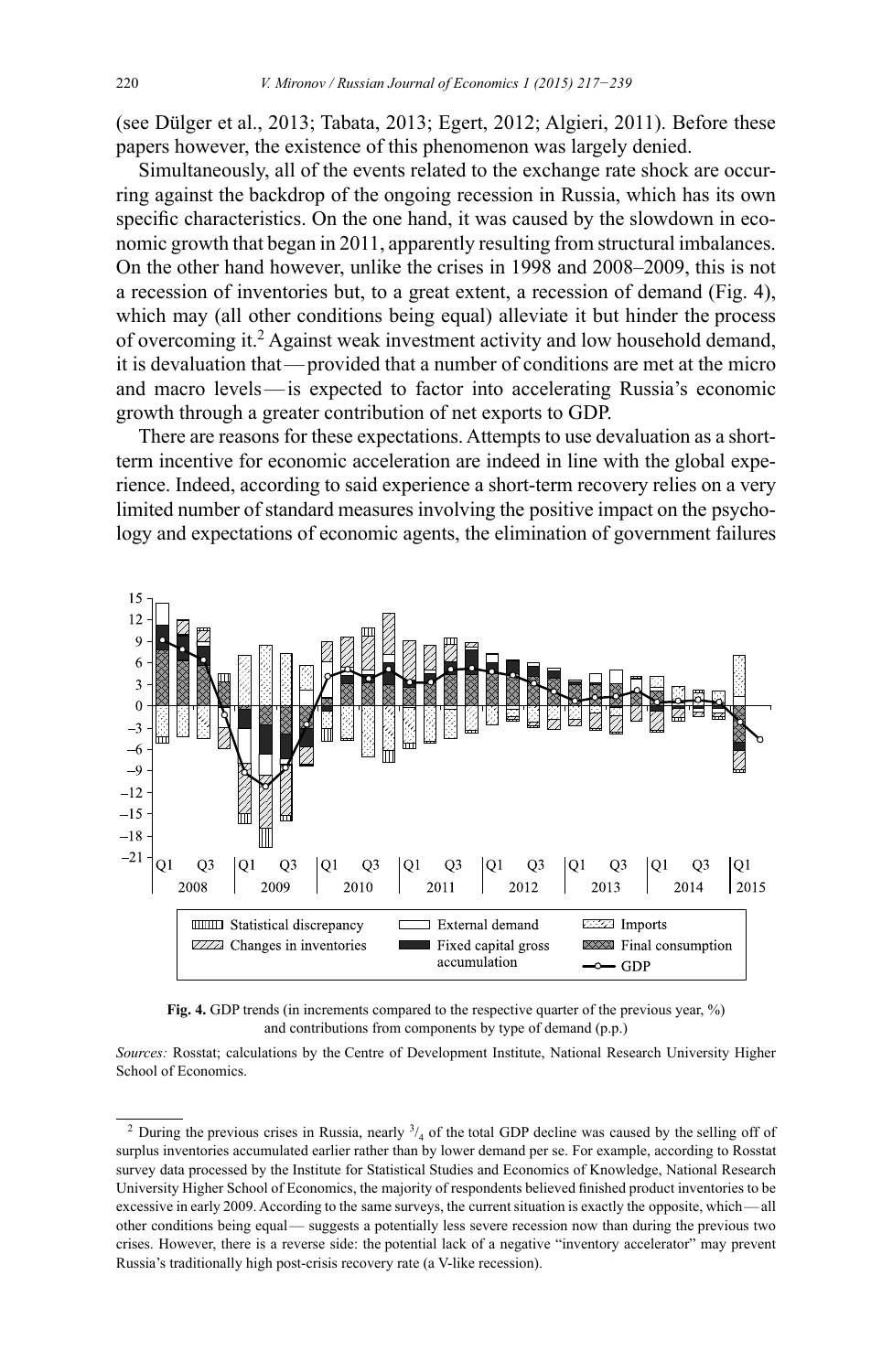(with a "de-bureaucratization" of the economy),<sup>3</sup> and, sometimes, the devaluation of a national currency, giving domestic producers a chance to increase output. This is especially important for resource-based economies, where institutions tend to be weak, corruption is high, and the traditional selective industrial policy is not effective. Meanwhile, devaluation is not selective in its impact on economic agents.

Experts who expect the Russian economy to recover quickly also base their optimism on the fact that, unlike the 1998 and 2008–2009 crises, the recent devaluation of the ruble occurred in two stages (late 2014 and the summer of 2015), whereas the adverse consequences of a protracted devaluation tend to become somewhat milder due to gradual adaptation of the economy to the exchange rate shock.<sup>4</sup> In addition to this, the pre-devaluation weakness of economies typically enhances the positive response of output to devaluation. However, the instability of the financial sector (which is also relevant to the Russian economy today, especially taking into account the sanctions) makes this response considerably weaker  $(MF, 2015, Ch. 3).$ 

A question arises as to how the currently unstable situation in the oil and foreign exchange market may affect the Russian economy. Will the decreasing real exchange rate for the ruble and decreasing unit labor costs offer production growth incentives which are sufficiently strong to offset shrinking demand and encourage a speedy recovery from the recession? How can we close the gap in the development of the tradable sectors (industry and agriculture) affected by the Dutch disease? Do they have the potential to increase their output quickly? What can be done to achieve this outcome? Is it achieved through a classical increase in net exports by growing non-commodity exports and import substitution? In addition and given the dependence of Russian exports on commodities that are not very price elastic, is overcoming the recession and the exchange rate shock going to be specific and protracted over time? What type of macroeconomic policy should be pursued in this case?

## **2. An analysis of the impact of devaluation on macro indicators and output: a literature review**

In our opinion, papers that have studied the effects of national currency devaluation on output and other macroeconomic indicators should be considered separately from the sources (which are far less numerous) devoted to analyzing the impact of an undervalued or balanced (after a period of overvaluation) exchange rate on economic growth.<sup>5</sup> As an indicator of the national currency

<sup>&</sup>lt;sup>3</sup> Read more on this matter in, e.g., Rodrik, 2005.<br><sup>4</sup> A paper by Bussière et al. (2012), which sums up the experience from devaluations in more than 100 countries between 1960 and 2006, demonstrated that output losses from pre-devaluation slowdowns in the form of trend deviations account for 5% to 7% of GDP in the medium term in the event of a one-time devaluation and approximately 6.3% in the event of a two-stage devaluation of a national currency.

 $5$  According to some studies involving a large sample of countries, a reduction in the overvalued exchange rate of the national currency (not necessarily shock-like) to below the equilibrium level in developing countries eventually leads to accelerated economic growth. However, this occurs less because of fast-growing exports and rapidly declining imports, as one might expect based on an analogy with devaluations and exchange rate shocks, but more because of an increase in savings and deposits in the national banking system and investments, together with decreasing unemployment (see Gluzmann et al., 2012; Levy-Yeyati and Sturzenegger, 2007). Meanwhile, the authors emphasized the importance of not allowing the country's domestic problems (poor investment climate , political instability, etc.) to drive the increased savings out over the border in the form of capital flight and acquisitions of foreign assets, as occurred in Argentina during the mid-1960s, for example.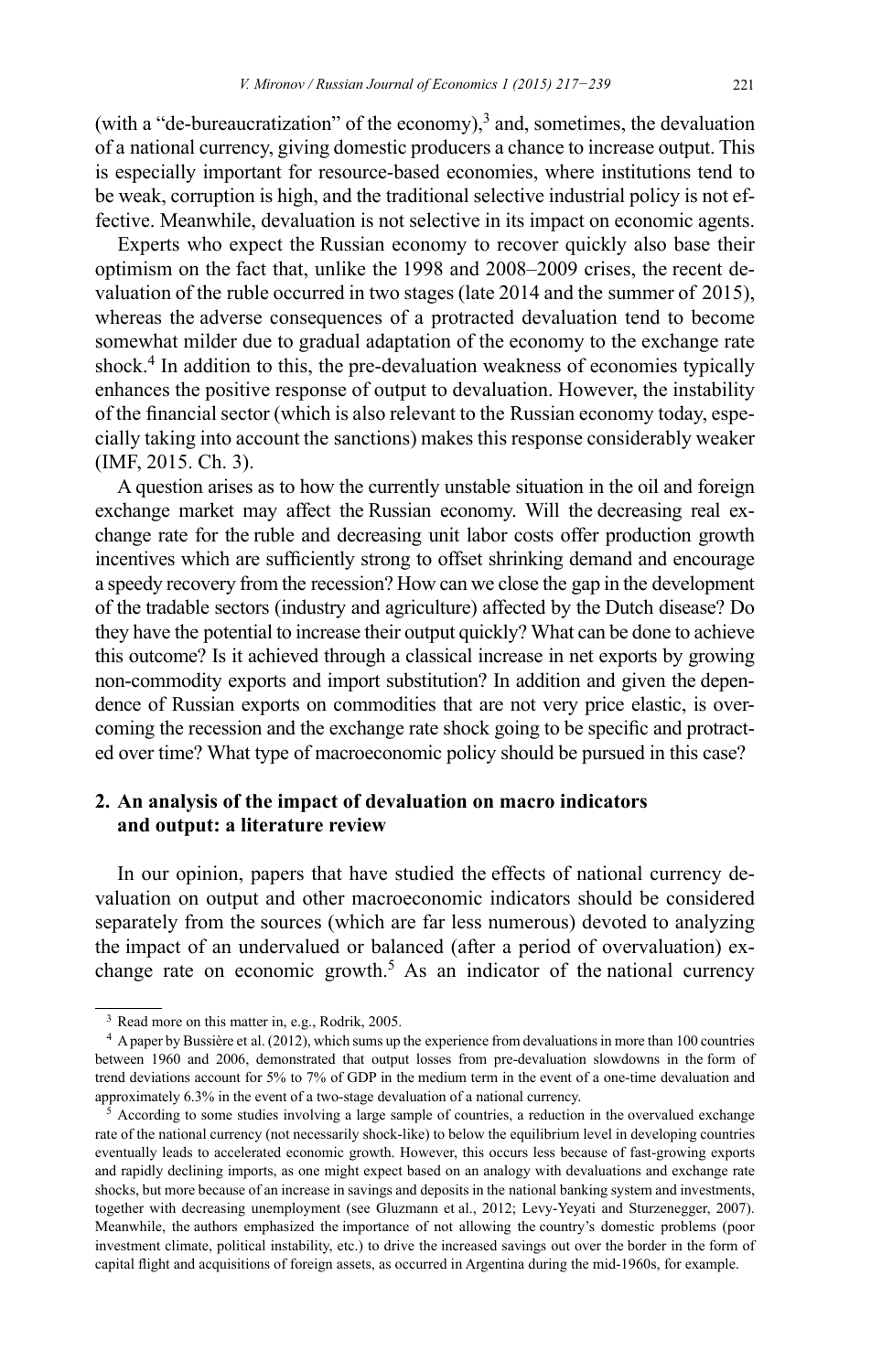undervaluation, these papers have used a specific indicator combining its level in relation to both the purchasing power parity and GDP per capita against its level in developed countries.<sup>6</sup> A negative value for this indicator does not necessarily mean a shock-like fall of the exchange rate, *i.e.*, devaluation, the economic effect of which we consider in this article.

Although devaluation is often considered to be an incentive for economic growth, for a long period of time the scientific literature has shown a more skeptical attitude of the authors towards it, more often attributing any positive effects to instances of devaluation in developed countries (see Gylfason and Schmid, 1983). Cooper (1969) was the first to identify a type of "devaluation pessimism" in his classical paper, where a predominantly descriptive analysis, characteristic of works on the subject in that period, provides a basis for studying the influence of devaluations on aggregate demand (foreign trade balance, budget spending, net tax proceeds) and on the money supply in the economy. The author shows that, although devaluations typically have a positive effect on economic activity, their short-term (year-long) effect was largely restrictive based on his sample of 19 countries that experienced 24 devaluations from 1959 to 1966.

In analyzing data from 43 countries during the period spanning 1953 to 1983, Kamin (1988) extended the horizon of analysis by studying the three years before and the three years after the devaluation. He noted that a sharp slowdown in GDP growth (by 2 p.p.) began a year before the devaluation and continued during the actual year of the devaluation. Following this, over three years, the growth rates were approximately 1 p.p. higher than in the devaluation year, although the GDP did not fully recover during that period. This paper seems to be the first to have discovered a pre-devaluation slowdown in output (see also Bussière et al., 2012).

In their paper, Calvo and Reinhart (2000), based on a descriptive analysis of nearly 100 devaluations between the 1970s and the 1990s, reached the conclusion that, on average, in the first year following a devaluation in developing countries, GDP growth rates dropped by approximately 2 p.p. against the pre-devaluation level and achieved almost no increase during the second year. A number of other works have shown that, very frequently, devaluation does not serve as an efficient tool for growing output in the short and medium term, especially in less developed countries (Krugman and Taylor, 1978; Sheehey, 1986; Mustafa, 2000; Frankel, 2005).

In particular, Krugman and Taylor (1978) provided an explanation that, although the government of any country generally has a theoretically justified opportunity to turn to fiscal and monetary policies to fight the reduction in aggregate demand caused by devaluation and to avoid a recession, governments of less developed countries are not sufficiently flexible to pursue this course of action.

Calvo and Reinhart (2000) noted the following problems, typical of developing countries, related to devaluations and that have a negative effect on the prospects for their recovery after an exchange rate shock:

- sudden stop, when a one-time closure of access to international financial markets has an adverse impact on the economy;
- change in access to global capital markets (degradation of a country's credit rating), with low creditworthiness often becoming a persistent issue;

 $6$  This type of indicator used to be applied by Rodrik (2008).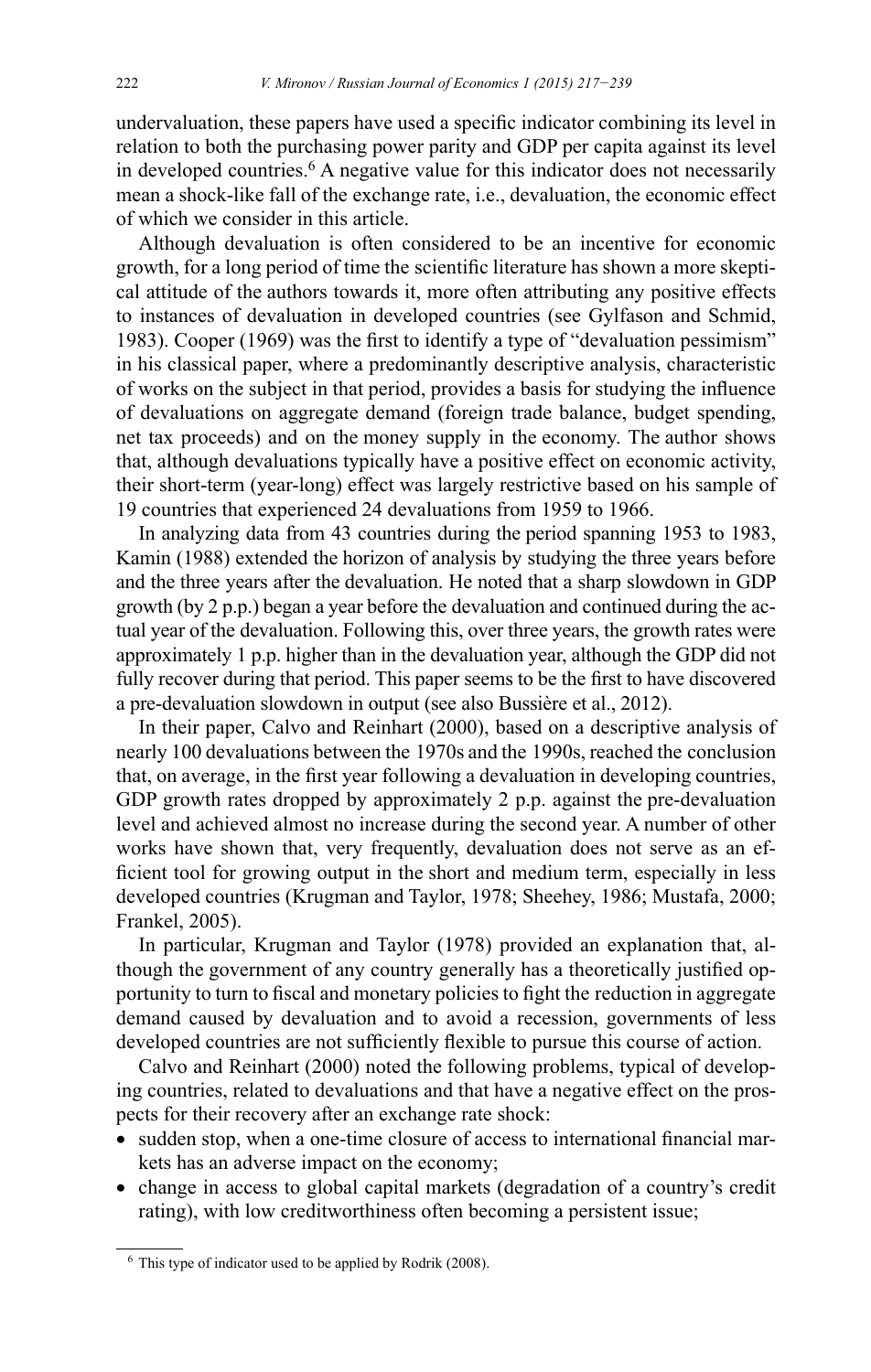- high volatility of the real exchange rate, which undermines foreign trade in industrial countries; and
- devaluation of a developing country's currency often causes explosive growth in inflation and a succession of repeated devaluations.

The restrictive effect of devaluations on developing countries may be the result of an increase in prices for the imported equipment due to a sharp decline in the national currency exchange rate. For example, Blecker and Razmi (2007) demonstrate that devaluation of a developing country's currency against those of developed countries is restrictive in terms of output in the short term but is expansionist with respect to the currencies of other developing countries. The increase in prices for the imported equipment may be the reason behind the restrictive impact of devaluations in countries with manufactured export products and the positive effect in countries that export agricultural products (Nunnenkamp and Schweickert, 1990).

In a paper by Domac (1997), which is dedicated to studying currency instability and devaluation in Turkey between 1960 and 1970, the literature review identi fied four empirical approaches to analyzing the impact of devaluations on output: the use of a control group as basis (enabling a distinction to be drawn between the effect of devaluations on output and the influence of other factors); before and after; a macro model simulation; and an econometric approach. The author illustrated the diversity of empirical approaches to the problem by citing 22 papers, only 6 of which used econometric methods.

In the 21st century, researchers have maintained the intensity of their attention on analyzing the impact of devaluations on output while expanding the range of tools used. Authors often attempt to use modern econometric techniques to evaluate not only the short- and medium-term effects but also the long-term effects of devaluations on output. However, the results have been as controversial as those of previous findings. Studies identified neutral effects of nominal devaluations on output in less developed countries between 1970 and 1990, both short-term and long-term (Bahmani-Oskooee, 1998). Indeed, following this, a number of papers confirmed that; the finding also applied to Asian economies<sup>7</sup> (see Upadhyaya, 1999; Upadhyaya and Upadhyay, 1999; Chou and Chao, 2001). Simultaneously, Upadhyaya (1999) even identified a restrictive impact on output from devaluations in Pakistan and Thailand, the impact having been registered by Christopoulos (2004) in a sample of 11 Asian economies from 1968 to 1999. It was later shown that, over the long-term, devaluations impeded economic growth in Indonesia and Malaysia but encouraged it in the Philippines and Thailand and that Korea's output was neutral to exchange rate changes (Bahmani-Oskooee et al., 2002). As a general conclusion, we can note the controversy between estimates close in time to each other within the same countries. Indeed, this indicates that the results are sensitive to the tools used and highlights the importance of taking this fact into account in further studies regarding the general effects of devaluations on output.

Another conclusion drawn from the analysis of papers written over the past several years is that the results are country-specific. In their work, Gupta et al. (2007) described changes in output caused by 195 cases of devaluation in developing countries from 1970 to 2000. The authors showed that, in 60% of

 <sup>7</sup> India, Sri Lanka, Malaysia, and the Philippines.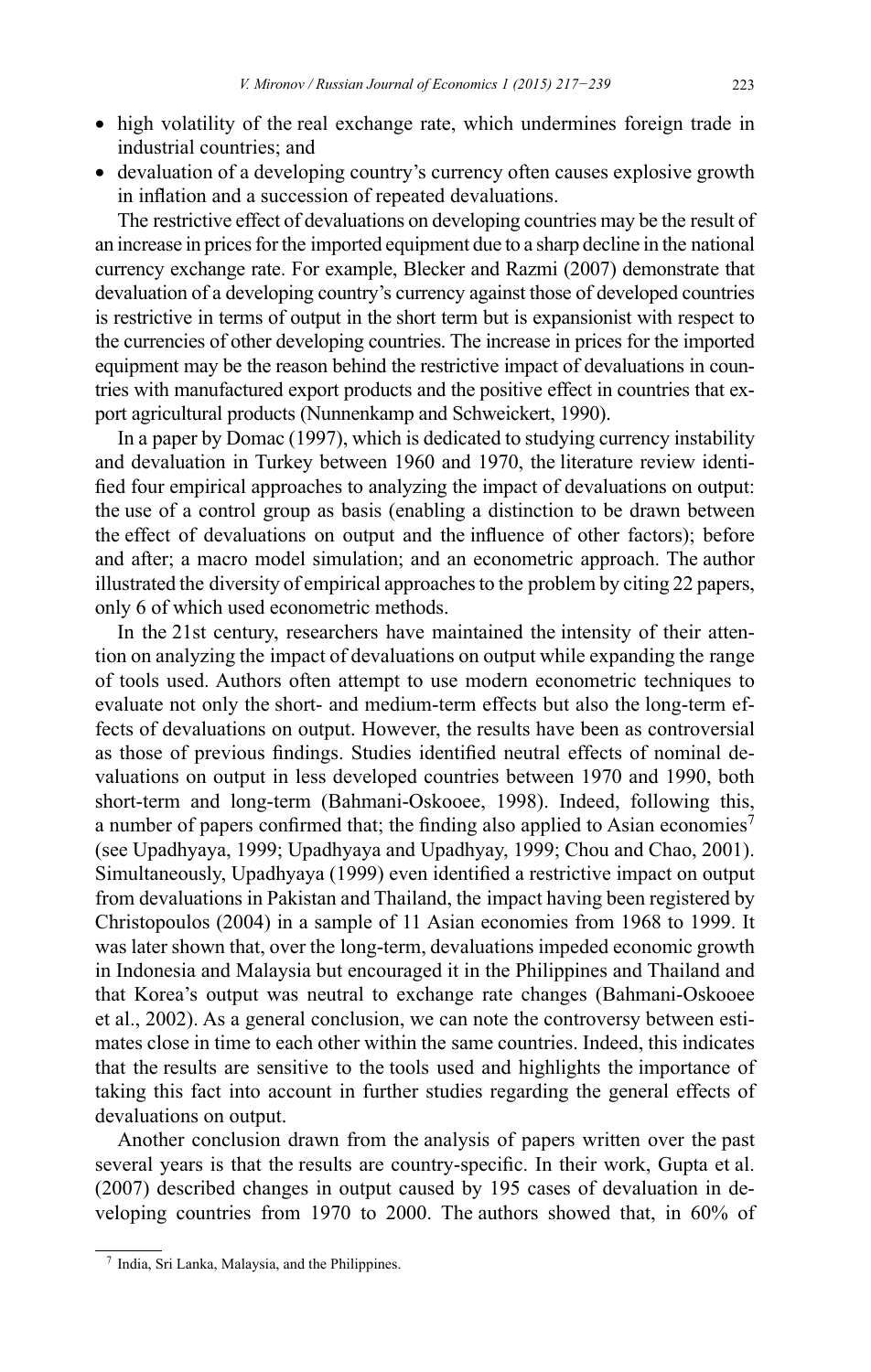the cases, exchange rate crises restricted output growth but had a positive effect on output in the remaining 40% of devaluations. Kalyoncu et al. (2008) modelled the correlation between real output and real exchange rate, using the model previously proposed by Christopoulos (2004) and co-integration methods to study the long-term impact of national currency devaluations on output in 23 OECD countries from 1985 to 2005, based on quarterly data. They found a clearly de fined long-term impact of devaluation on output in nine cases, with six being negative and three being positive. Equally diverse results were produced by analyzing devaluations in 22 African countries based on annual data from 1971 to 2009 (Bahmani-Oskooee and Gelan, 2013).

As the literature reveals, the stimulating effect of devaluations on the economy is heavily based on high export and import elasticities against exchange rate movements and on the devaluing country's macroeconomic policy, ensuring a stable real devaluation, i.e., having an anti-inflationary focus. The failure to meet these two conditions will cause devaluations to be restrictive on output in the best case and destructive in the worst case. Then, before the price-driven stimulating effect of a devaluation is exhausted, GDP will either barely recover to pre-crises levels (and crisis typically accompanies devaluation) or stay below them.

On the whole, empirical studies assessing the aftermath of exchange rate shocks and devaluations, based on data from 1969 to 2015, proved that they often have a restrictive effect on short-term economic growth. This effect may be caused, inter alia, by the fact that devaluation typically leads to a financial crisis, which is manifested through degraded credit ratings. Moreover, it increases uncertainty and undermines investment activity, particularly due to the nearly doubled probability that the heads of financial and economic authorities will be replaced during the first year following the devaluation, in addition to a likely abrupt shift in the political course of the country (see Cooper, 1969; Frankel, 2005; Levy-Yeyati and Sturzenegger, 2007).

Meanwhile, as the analysis of the literature shows, theoretical arguments in favor of the adverse impacts of devaluation on economic growth are linked: *first*, to the effect from redistributing income from economic agents with a high propensity to consume to agents with a low propensity, thereby leading to a decline in aggregate demand and output (see, e.g., Diaz-Alejandro, 1963); second, to the effect of accelerating inflation, where a nominal devaluation may cause a reduction in aggregate demand due to uncontrolled price growth (Frankel, 2005); and *third,* to low export and import price elasticity, where the balance of trade, expressed in the national currency, may decrease, causing a recession (Blank et al., 2006; Kalyoncu et al., 2008). In the latter case, the government of a country where the national currency devaluation is probable may show pessimism with respect to its potential consequences and show a desire to postpone it; in developing countries, this pessimism is often justified.

*Fourth*, in addition to the negative impacts on demand, devaluations may have an adverse effect on supply due to the appreciation of imported intermediate goods, increases in real interest rates, and increases in wages caused by the accelerating inflation. Krugman and Taylor (1978) focused on this aspect in their well-known work, where they were the first to study the conditions under which devaluations have no stimulating effect on GDP, as had been asserted in most papers during the 1970s and 1980s.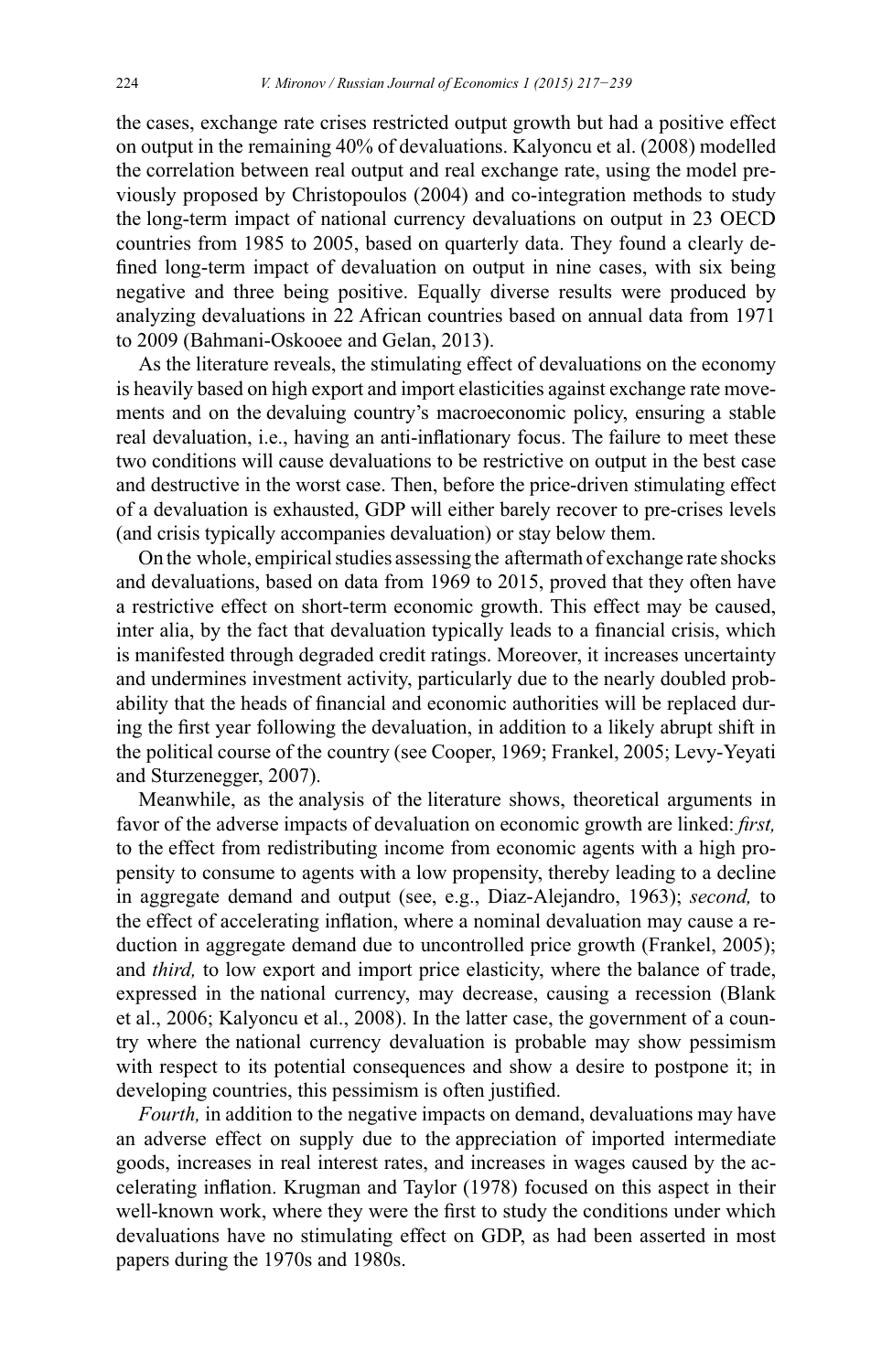## **3. Income redistribution and a low propensity to invest as factors in the negative impact of devaluation on output**

One of the theoretical arguments in favor of the negative impacts of devaluations on output is the redistribution of income from employees to the owners of production factors, i.e., from labor to capital. Considering that employees typically have a higher propensity to consume than owners of capital goods, devaluation may result in reduced consumption and lower aggregate demand (Diaz-Alejandro, 1963; Bahmani-Oskooee and Hajilee, 2014).

An analysis of the current crisis and its comparison with the situation in 2008 and 2009 shows that the redistribution of income is not as clearly defined in  $2015$ as it was during the previous crisis because the ratio of wages to total output is not decreasing. From this perspective, the current crisis differs substantially from the 2008–2009 crisis. Then, the number of people employed in the industrial sector dropped by nearly 10% y-o-y, causing a reduction in the ratio of wages to total output. Today, however, the decrease has not exceeded 2%.

Thus, can we conclude that the employment reserves have been exhausted or that we have returned to the situation — normal for many countries — in which employee redundancies are the last to be made during a recession? In any case, as the falling exchange rate for the ruble significantly contributes to the reduction of unit labor costs in currency terms, enterprises still refrain from "internal devaluation," i.e., engaging in mass redundancies and/or abruptly slow down the growth of wages in nominal terms relative to the growing shipments. Unlike 2009, when the ratio of wages to total products shipped by the industry evened out after many years of growth and even contracted substantially in the manufacturing sector for some time, today the ratio is still growing steadily, albeit slowly (see Fig. 3).

A distinctive feature of the current situation in Russia is the noticeable growth in pre-tax profits in 2015, which appears paradoxical, given the stable ratio of wages to total output in the industrial sectors. Apparently, the revaluation of exporter accounts in currency terms may have had its effect, as may the decrease in prices for electricity and gas for industrial consumers by half in currency terms in 2015, which made them the cheapest in the world, at least among the major economies. According to Rosstat, pre-tax profits grew by 40% in nominal terms in the industrial sector in the January–July 2015 period compared to the same period last year, i.e., from RUB 4,170 billion to RUB 5,730 billion. As a result, according to our estimates, the profit margin on shipments (the ratio of pre-tax profit to goods shipped) increased to  $13.3\%$  during the first half of 2015 compared to 9.7% during the same period in 2014. Simultaneously, the potential for a scenario based on recovered growth in investments due to self-financing by enterprises seems to be suggested by the fact that, in early 2015, due to the devaluation, profit margins on shipments in the manufacturing industry approached the interest rate on bank loans (Fig. 5).

However, the increasing profits and sales margins notwithstanding, investment growth is not accelerating. On the contrary, our estimates show that, during the second quarter of 2015, falling investment rates by large and medium companies increased roughly fivefold y-o-y, from 2% in the first quarter of 2015 to nearly 11%. In agriculture and manufacturing, where there seems to be hope for import substitution, investments fell by more than 5% and 8%, respectively, y-o-y in real terms during the second quarter (following a positive increment in the first quarter).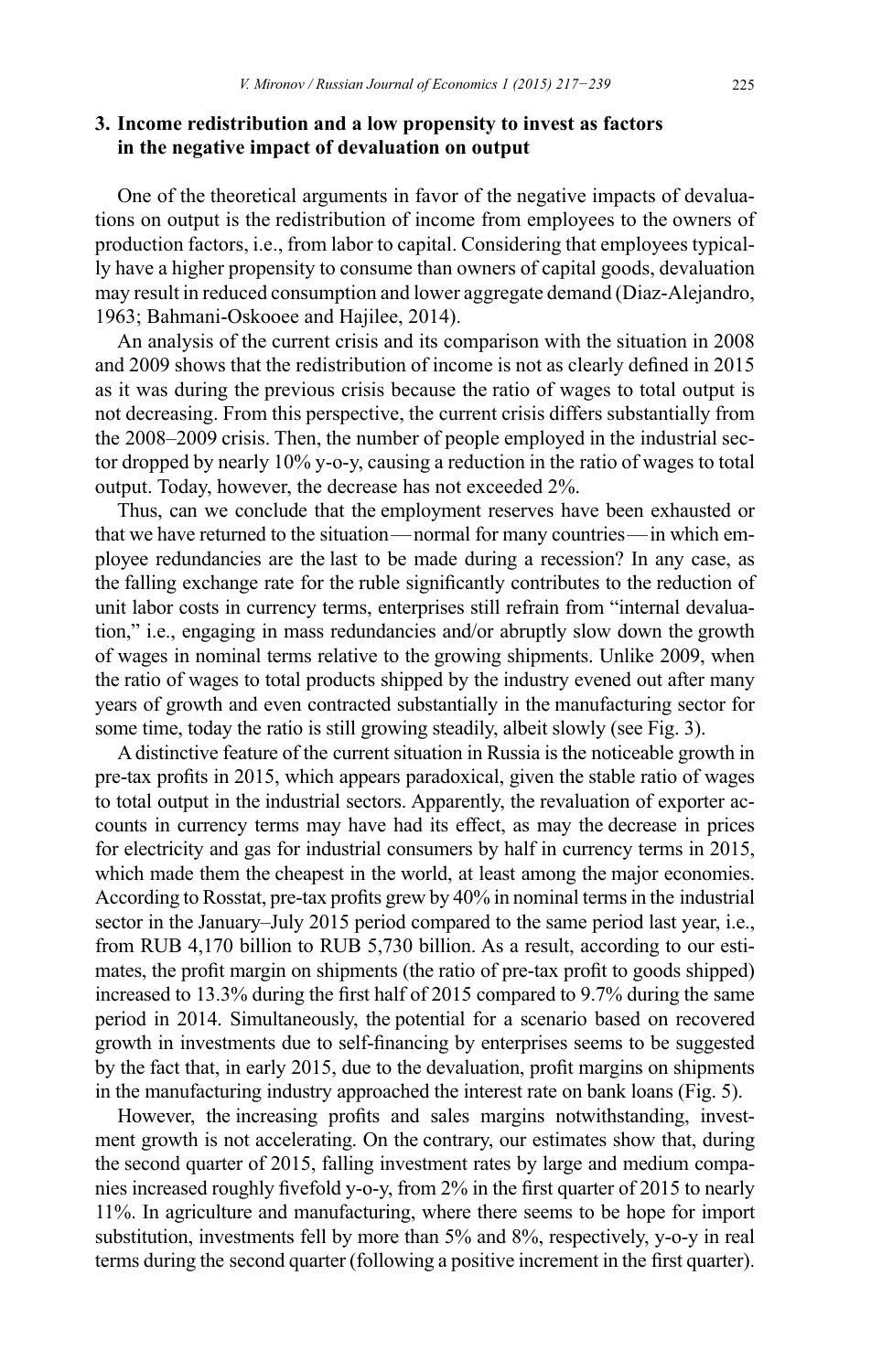

Fig. 5. Profit margin on shipments in industrial sectors and ruble lending rates for industrial borrowers  $(\% )$ .

*Note:* 2015 — 1st half of the year.

*Sources: CEIC Data; Russian Economic Barometer (REB); author's calculations.* 

Simultaneously, the propensity to invest, i.e., the ratio of nominal investments to pre-tax profit (see Table), has dropped sharply in most sectors of the economy: from 200% over the period spanning 2013–2014 to 50% in the first half of 2015 across the economy in general; from nearly  $100\%$  to  $67\%$  in mining and minerals; from  $43\%$  to  $6\%$  in commerce, etc. Does this drop mean that profits are being allocated elsewhere rather than for investments, accumulating in corporate reserve funds? This is not necessarily the case, particularly given the fact that it could have been the source of funds which were used (at least partly) to repay foreign debts of Russian companies. According to our estimates, the increase in nominal pre-tax profits in 2015, less the nominal increase in investments in fixed capital, is close to the amount repaid by Russian companies on their debts in foreign currencies (according to the payment schedules on the Bank of Russia website) in their current ruble equivalent.

The deterioration of companies' financial condition due to heavier debt payment burdens in foreign currencies is typical for post-devaluation periods and negatively affects output in the short run.<sup>8</sup> For example, unlike the effect produced by transferring a devaluation to prices (the pass-through effect), its influence on the economies of devaluing countries has not diminished over the past few decades and remains very significant (see Frankel, 2005). In 2015, in Russia, the post-devaluation syndrome of "financial starvation" is particularly manifested in a considerably greater reduction in the foreign currency debts of companies in the real sector than during the devaluation in 2008 and 2009. Possible explanations include the more abrupt drop in the foreign exchange rate and the increased risks caused by the ruble's free float, in addition to the financial sanctions, which are hindering debt refinancing and forcing companies, for debt repayment, to use their own foreign currency reserves or to borrow from the Bank of Russia. According to the Bank of Russia, since its peak in July 2014, the total foreign currency debt of Russian companies, banks and the state has decreased by nearly USD 177 billion to approximately USD 556.2 billion at the beginning of July 2015. In the banking sector, it dropped by USD 60 billion and in the non-financial sector-by USD 89 billion. Between

 $8$  Apparently, this phenomenon was first noted by Gylfason and Risager (1984).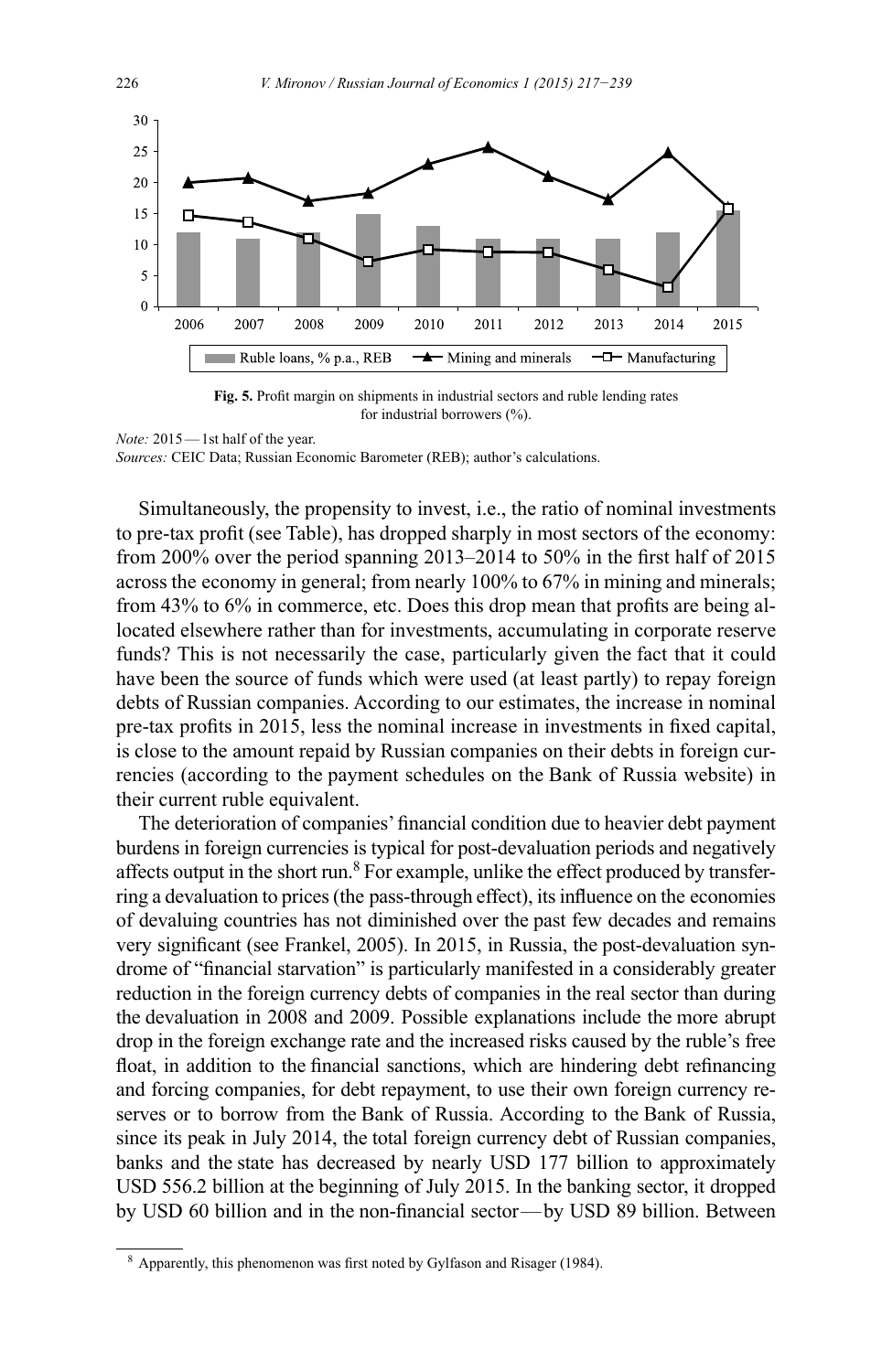|                        | 2003    | 2007   | 2009   | 2010 | 2011 | 2012 | 2013 | 2014    | 2015 |                |
|------------------------|---------|--------|--------|------|------|------|------|---------|------|----------------|
|                        |         |        |        |      |      |      |      |         | Q1   | Q <sub>2</sub> |
| Total economy          | 150     | 117    | 183    | 151  | 152  | 163  | 207  | 229     | 62   | 41             |
| Agriculture            | $-1261$ | 366    | 559    | 421  | 441  | 376  | 694  | 274     | 74   | 59             |
| Mining and minerals    | 178     | 103    | 125    | 92   | 77   | 101  | 117  | 82      | 71   | 46             |
| Manufacturing          | 98      | 57     | 117    | 76   | 75   | 81   | 126  | 229     | 39   | 25             |
| chemicals              | 189     | 96     | 194    | 79   | 66   | 77   | 149  | 1505    | 36   | 25             |
| metallurgy             | 38      | 32     | 108    | 50   | 65   | 73   | 106  | 98      | 13   | 10             |
| machinery and          |         |        |        |      |      |      |      |         |      |                |
| equipment              | 152     | 162    | 151    | 155  | 133  | 128  | 179  | 492     | 169  | 100            |
| electrical equipment,  |         |        |        |      |      |      |      |         |      |                |
| electronic and         |         |        |        |      |      |      |      |         |      |                |
| optical equipment      | 59      | 92     | 141    | 67   | 70   | 89   | 100  | 87      | 88   | 31             |
| transport vehicles and |         |        |        |      |      |      |      |         |      |                |
| equipment              | 120     | $-453$ | $-104$ | 748  | 133  | 155  | 215  | $-1574$ | 127  | 71             |
| Heat and power         | 261     | 389    | 311    | 221  | 843  | 579  | 919  | 719     | 86   | 99             |
| Wholesale and retail   |         |        |        |      |      |      |      |         |      |                |
| trade                  | 26      | 29     | 22     | 26   | 17   | 25   | 28   | 43      | 7    | 5              |
| Transportation and     |         |        |        |      |      |      |      |         |      |                |
| communication          | 221     | 226    | 375    | 325  | 405  | 360  | 421  | 996     | 153  | 90             |

**Table.** Ratio of nominal investments in fixed capital to pre-tax profit over the period (%).

*Sources:* Rosstat; CEIC Data; authors' calculations.

July 1, 2008, and April 1, 2009, foreign currency debt decreased by USD 89 billion, USD 46 billion, and USD 34 billion, respectively. Thus, the outflow of foreign currency resources from the economy turned out to be nearly USD 90 billion higher than during the previous exchange rate shock.

## 4. The threat of a devaluation-inflation spiral and macroeconomic policy **in the aftermath of a foreign exchange crisis**

In the economic literature, the impact of devaluations on GDP growth (apart from the effects of income redistribution between labor and capital owners described in the previous section) is analyzed in terms of a number of other microand macroeconomic effects. Although the effect of devaluations at the micro level is viewed in the context of meeting the Marshall-Lerner condition, i.e., a certain ratio of export and import price elasticity (detailed below), at the macro level, it is considered to be based on meeting two other important economic policy principles. Indeed, in order to meet these principles, it is necessary to pay special attention to anti-inflationary measures and measures for improving the investment attractiveness of the economy.

By following these principles, inflation can be kept relatively low after a devaluation (compared to the dynamics of nominal foreign exchange rate) for long periods of time, making the real devaluation stable and effective, i.e., sufficient for the real sector to increase exports and substitute imports (Kataranova, 2010). Moreover, to sustain a positive impact of devaluation on output at the macro level, it is important to ensure its positive effect on the inflow of capital, particularly because the nominal GDP, which grows during a period of devaluation while spurring demand for money, encourages an increase in interest rates and, consequently (all other conditions being equal), the inflow of foreign capital and an improved balance of payments in general.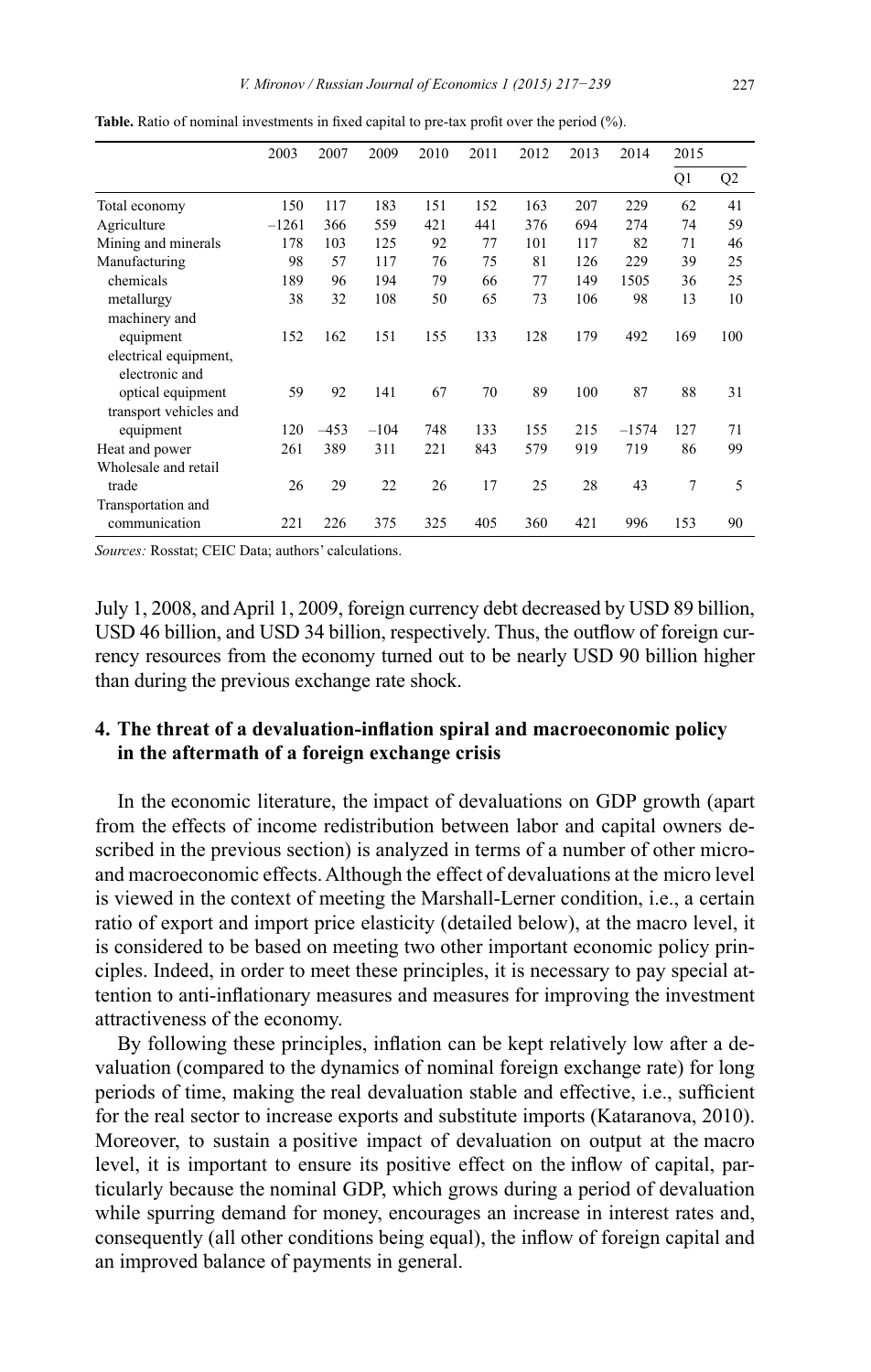Given that meeting the latter condition poses a problem due to the financial sanctions, another condition is gaining in importance, according to which the increase in nominal output must exceed the increase in the so-called "absorption," i.e., aggregate domestic spending (consumption by households, investments, and government spending). Indeed, this allows inflation to be kept stable and the trade balance to eventually improve. This result is possible if devaluation occurs when the output gap of the economy approaches zero, *i.e.*, when production factors are fully loaded. If there is underutilized production capacity, then domestic output and absorption may grow at the same rate.

In our opinion, given the current state of the Russian economy, in terms of production capacity load, one must apply more stringent conditions, *i.e.*, follow from the assumption of non-existent idle production factors. Indeed, although the data on production capacity utilization in the industrial sector suggest a cyclical decline, the data on workforce utilization do not support this hypothesis. In other words, on the one hand, according to our calculations, taking into account the selected data published by Rosstat regarding capacity utilization for 59 types of products in 2013, the weighted average level in the industry<sup>9</sup> in this sample was only 74%, whereas in 2014 and 2015, the cumulative output in the industry was negative.<sup>10</sup> On the other hand, however, with actual unemployment at 5.3% in the summer of 2015 and taking into account that the full employment indicator is roughly the same for the Russian economy (Goryunov et al., 2015), there does not seem to be many unused production factors in the labor market.

Fig. 6 shows that the output follows the principle of not exceeding absorption, which provides for accelerated growth in the foreign trade balance in nominal terms and enables inflation control. The Russian government's tight macroeconomic policy, although not saving the economy from recession, helped stabilize the situation: in 2015, government spending stagnated in real terms, whereas household spending and investments decreased faster than industrial output. However, the rates of production decline slowed down sharply by mid-summer compared to the same period of the previous year (Fig. 7) or approached zero in seasonally adjusted form.

However, judging by the countries that have experienced monetary and financial crises, a tight macroeconomic policy is a necessary but insufficient condition in order to overcome the consequences of a crisis regarding output and remove the threat of degradation from recession to depression. To overcome the recession as quickly as possible, in addition to having a tight fiscal and budgetary policy and targeting aggregate spending (based on the principle of output not exceeding absorption), another important aspect is a relevant monetary policy.

On the one hand, due to high inflation (as measured by global standards) in the 2000s, which dramatically lowered the competitiveness of Russian products and predetermined devaluation, Russia's monetary authorities declared

 $9$  The calculation was based on the share of production for each of the 59 separate types of goods in the added value of total industry.

<sup>&</sup>lt;sup>10</sup> Simultaneously, according to Rosstat's data for 2013, out of the 59 types of products, the utilization of production capacity was below 85% (which can be considered as the full load) for 55 of them, whereas for 22, it was even below 50%. However, according to our estimates, the overall share of all 59 types of products for which data are available is only approximately 27% of the aggregate added value in the industry, whereas the proportion of products for which the utilization is below 85% does not exceed 15%. Thus, the assertion regarding low capacity utilization in the industrial sector can only be considered a hypothesis requiring further verification.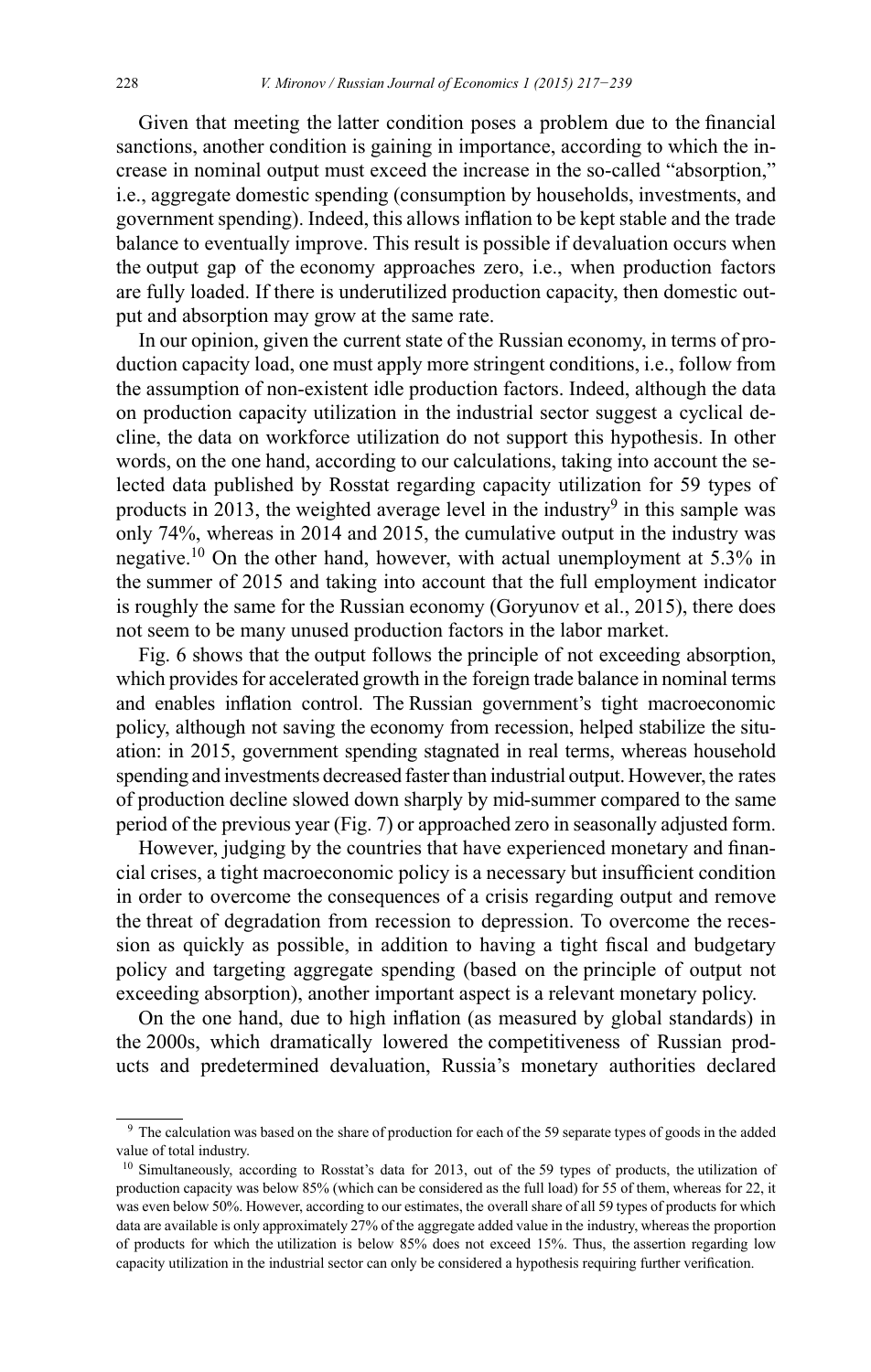

Fig. 6. Nominal output, domestic spending (absorption), and foreign trade balance, from January 2006 through July 2015 (in ruble terms, y-o-y growth rate, %).

Sources: CEIC Data; author's calculations.



Fig. 7. Output and domestic demand in real terms from January 2008 through August 2015 (y-o-y growth rate,  $\%$ ).

Source: CEIC Data.

a transition from targeting the foreign exchange rate to targeting inflation and the free floating ruble rate regime to curb the distorting impact of the focused exchange-rate policy on inflation. On the other hand, in the resource-based Russian economy, many predict a near future reduction in the inflow of foreign currency, meaning that it could well approach zero relative to GDP (while the noticeable capital flight will remain). However, this notion is pregnant with increased volatility on the foreign exchange market, as demonstrated by the situation from the second half of 2013 to mid-2015. Indeed, macroeconomic volatility is viewed by many experts as the main negative manifestation of the resource curse for the real sector of resource-based economies, even under relatively stable condi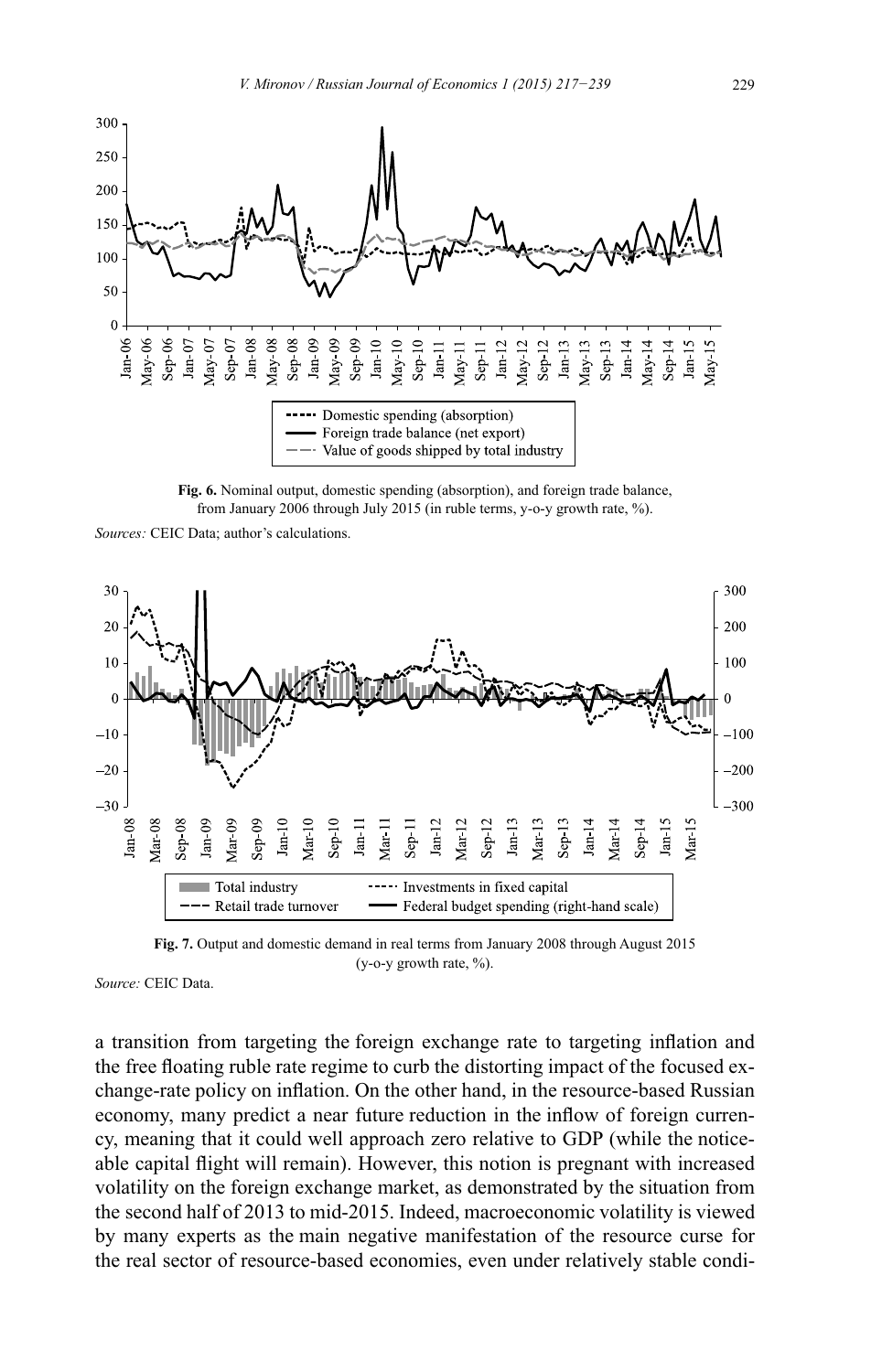tions (see, in particular, van der Ploeg, 2011). In light of this, the question seems to be, is it possible to combine inflation targeting and a quick economic rebound under conditions of high volatility in the Russian economy?

In our opinion, during a transition to inflation targeting within a resourcebased economy, it is also necessary to consider that targeting the consumer price index (CPI), including imported goods prices, will enhance the pro-cyclicality immanently inherent in an economy of such type. In this case, the Bank of Russia will be forced to pursue a tighter monetary policy, i.e., to raise the key rate, while companies in the real sector will especially be in need of a lower key rate, given that it is highly likely that the economy will be in recession at that moment. The problem is that accelerating inflation and, consequently, an increase in the key rate by the Bank of Russia can be expected in the event of an abrupt worsening of trade conditions, i.e., lower global oil prices. Following oil prices, the ruble exchange rate will also drop, with a rise in imported goods prices, whose share in the consumer basket is high due to the Dutch disease of the Russian economy. Consequently, consumer inflation will increase, followed by interest rates. Thus, the real sector will be hit by a double negative effect from falling oil revenues and from the monetary restrictions introduced by monetary authorities to target consumer inflation (Fig. 8).

The economic literature states that, for resource-based economies, there is no universal foreign exchange regime or monetary policy approach that will fit all countries (Frankel, 2012). Consequently, inflation targeting may be used by monetary authorities in such economies, but only if they take into account that both the government's policy (fiscal and monetary) and private capital influx have a tendency towards more pro-cyclicality in resource-endowed countries (van der Ploeg and Venables, 2012). Simultaneously, CPI targeting, a standard for commoditybased economies, only makes it worse.



**Fig. 8.** Industry and monetary policy indicators from January 2006 through August 2015.

*Note.* The refinancing rate line on the graph beginning September 2013 is represented by the key rate of the Bank of Russia.

*Sources: Rosstat: Bank of Russia: author's calculations.*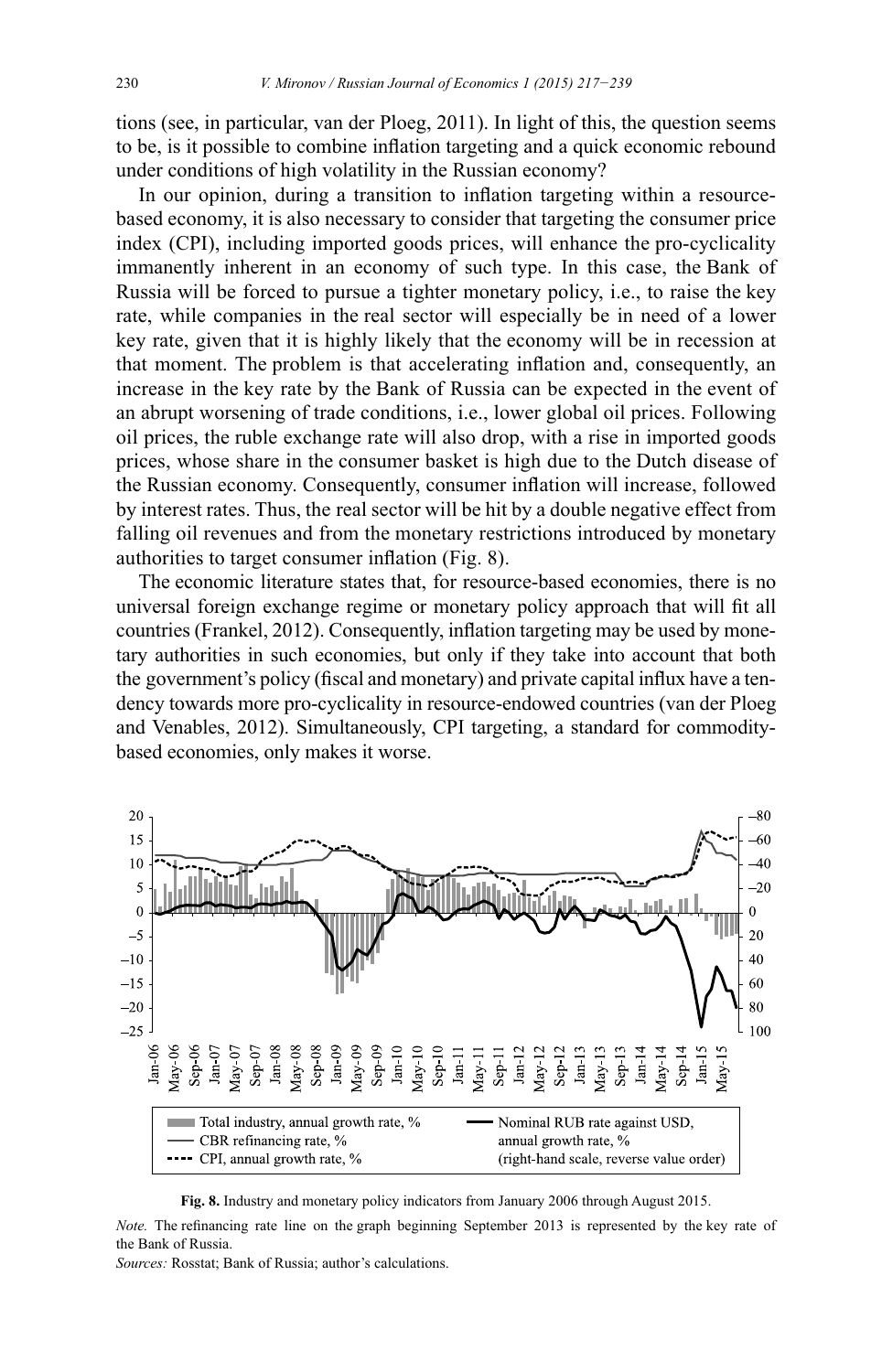So, what can be done to overcome this situation? First, we can consider replacing CPI targeting with the quantitative regulation of another price aggregate, not including the price component of imported goods. Such an aggregate may be represented, for example, by the producer price index (PPI); however, this index would require Rosstat to restructure its activities because, unlike the CPI, it is calculated monthly rather than weekly, which will strongly reduce the promptness and efficiency of monetary policy measures.

Second, the Bank of Russia could continue targeting the CPI, and mandatory budgetary interventions may be used to eliminate the pro-cyclicality factor. This would require the automatically linking of the key rate increase and the inclusion of some automatic economic stabilizers based on, for example, reducing rates for the most important taxes or increasing government procurement. Here, we could build on the experience of South Africa, where in the first half of the 2000s, the monetary policy targeted the improvement of confidence among economic agents by emphasizing targets of decreasing and stabilizing inflation, while the task of stabilizing output was assigned to the ministry of finance (Frankel et al., 2008). However, opportunities for the government to support the manufacturing industry will only remain if there are state-funded reserve funds, which should be preserved over a long period for guaranteed budget compensation to the real sector, in the event that there are consequences from intervention by the Bank of Russia to stabilize inflation.

Moreover, and as noted in the literature, inflation targeting is a process of maintaining a stable low level of inflation that has already been reduced, whereas reducing inflation (disinflation) is a completely different process that requires other methods. Low inflation is often regarded as a prerequisite for inflation targeting due to the "complexity of forecasting inflation and achieving inflation targets under conditions of high inflation volatility" (Hammond, 2012). Simultaneously, global experience argues that a floating exchange rate is an attribute for targeting an already low inflation, while at the stage of reducing inflation to a target level, a floating rate may be unacceptable, given that it will complicate disinflation, especially in a resource-based economy because frequent and unpredictable changes in commodity prices will lead to exchange rate and inflation upsurges. Thus, for the current state of the Russian economy, which is going through a period of disinflation, a free floating exchange rate may be far from the optimal policy regime.

## **5. On the subject of devaluation pessimism and the impact of devaluations on output**

In developing countries, authorities very often exhibit so-called "devaluation pessimism" when, fearing the adverse impacts of a national currency devaluation on the economic situation, they try different means to prevent an exchange rate from collapsing, thus postponing an inevitable wreck. The reasons for this pessimism are not only the usual political and economic consequences of the exchange rate shock but also the weak response of exports and imports to changes in relative prices, i.e., their low price elasticity. In the standard case (under stable foreign trade conditions), devaluation is considered effective, i.e., it improves the trade balance if, under a zero trade balance, the export and import price elasticities are more than one in absolute terms (the Marshall-Lerner condition). Therefore, the devaluation pessimism of authorities is also called "elasticity pessimism."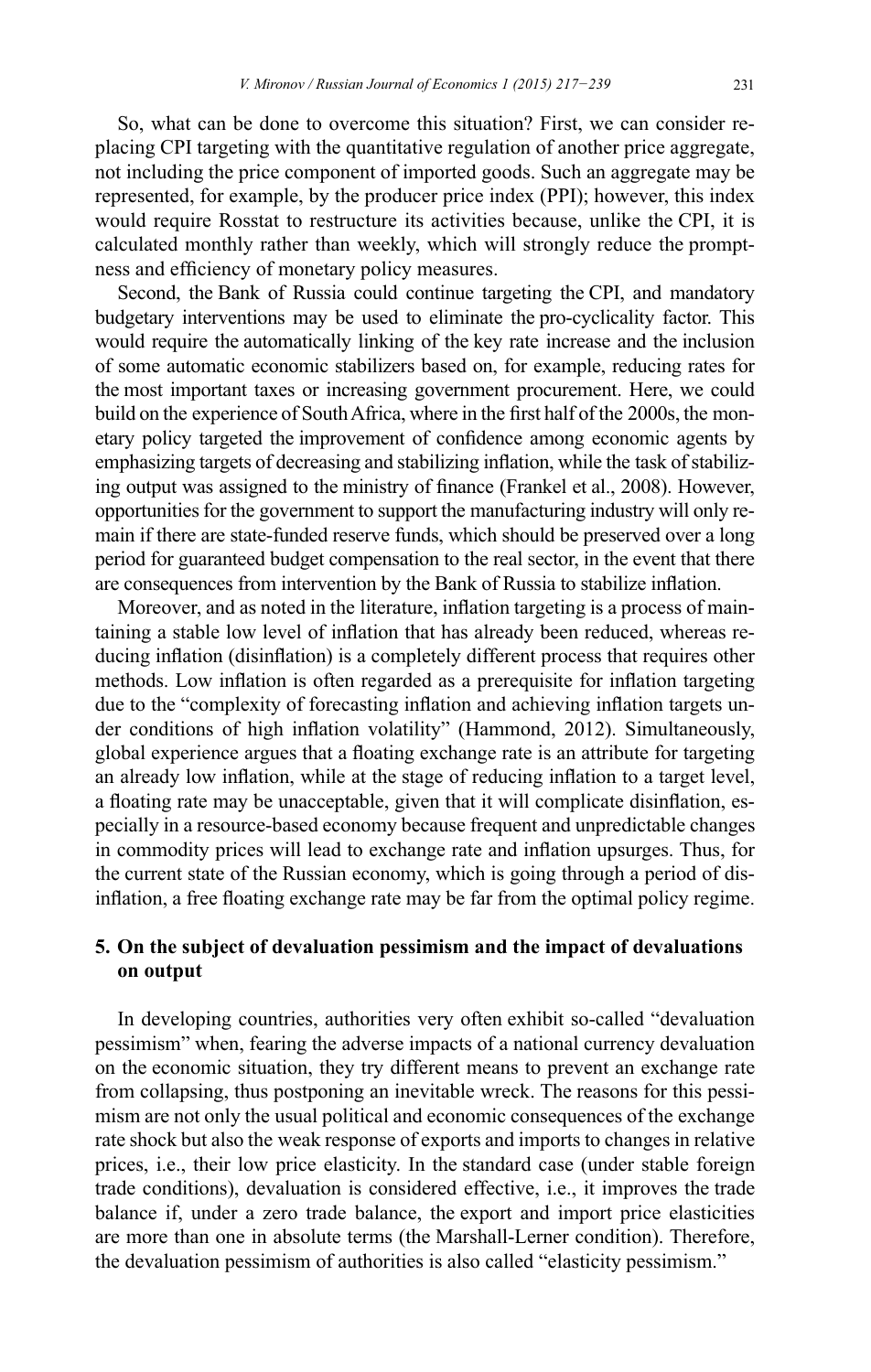In Russia's case, the effect of devaluation on the trade balance in ruble terms is defined, in addition to the exchange rate, by trading conditions (by oil prices), which have become twice as bad. However, although, in the first half of 2015, Russia's commodity exports decreased by almost 30% and imports by approximately 40% in currency terms, the nominal net exports in ruble terms, taking into account the devaluation factor, increased by at least 40% (the average RUB-USD rate changed from 34.7 to 57 rubles per US dollar over the same period), which, undoubtedly, should encourage GDP growth. Nevertheless, this factor alone does not provide a way out of the recession in the near future because the share of net exports in the GDP is not large (below  $10\%$ ), and the deflator is high (due to the significant appreciation of imported goods).

In quantitative terms, the extent of impact from growing exports and imports on GDP following a devaluation is known to be defined, on one hand, by their price elasticity and, on the other hand, by the presence of the so-called J-curve, i.e., a lag in the growth in exports due to the need for producers to adapt to new conditions and new markets. To calculate Russia's export and import price elasticities, we used quarterly data provided by the OECD on national accounts with seasonal factors removed for the period from 1995 to 2014, in addition to data provided by the Bank for International Settlements (BIS) regarding trends in the nominal and real effective exchange rates of the national currency (Fig. 9). Elasticity was calculated in normalized first-order differences, i.e., in growth rates against the previous quarter.<sup>11</sup>

Although the calculations showed that the Marshall-Lerner condition was not met, given the trends in the physical volumes of exports and imports (the sum of the price elasticities is less than 1.0 and equals 0.6 in absolute value), there should be no elasticity pessimism in Russia. Indeed, this is because, under conditions of a positive foreign



**Fig. 9.** Real effective exchange rate of the Russian ruble, physical imports and exports,  $1996Q1 - 2015Q2$  (on a quarterly basis, y-o-y, %).

*Sources: CEIC Data; BIS; author's calculations.* 

<sup>&</sup>lt;sup>11</sup> Testing the data in absolute levels demonstrated their non-stationary nature and, simultaneously, their lack of co-integration.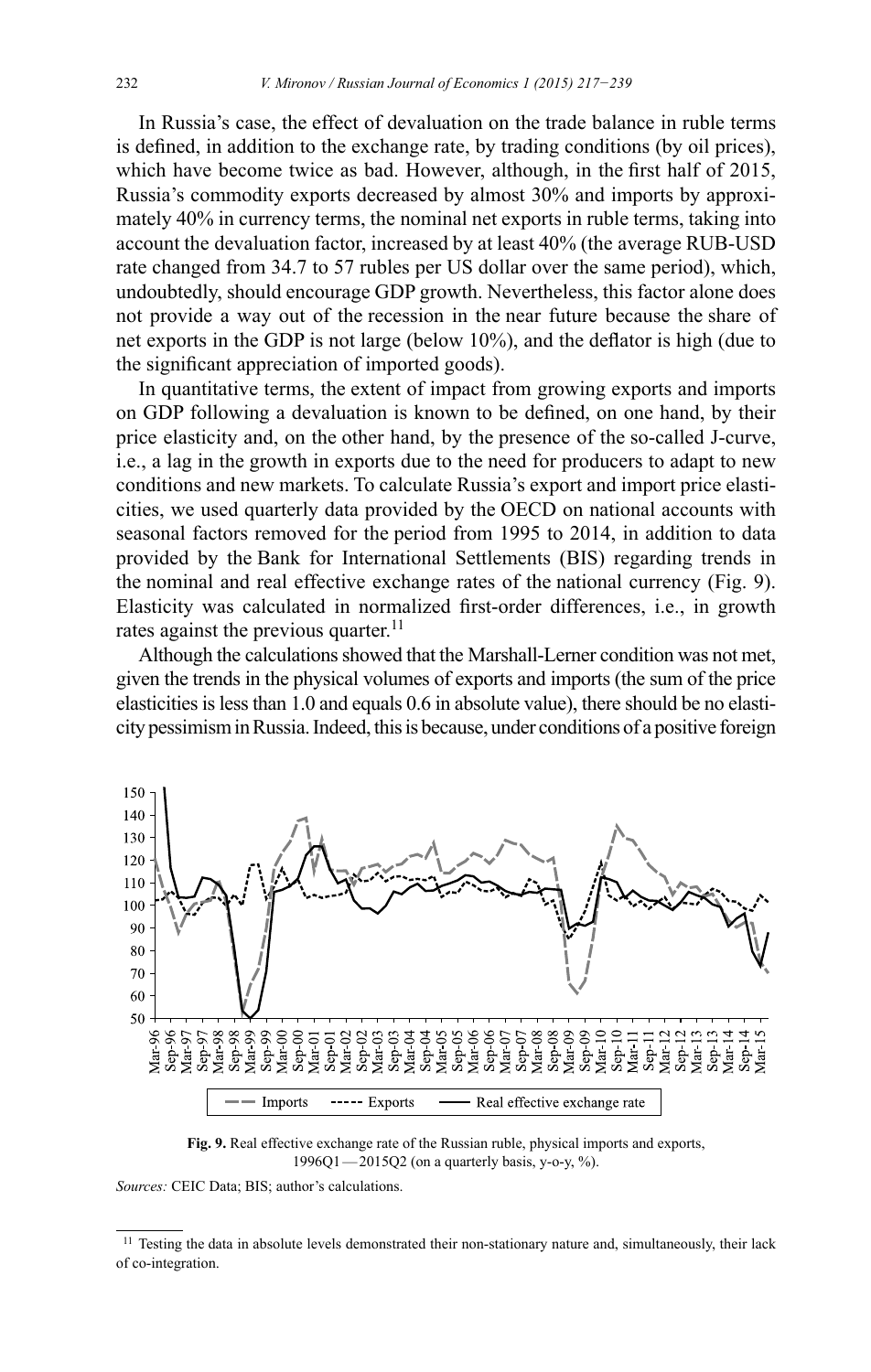trade balance before the devaluation, the influence of net exports on GDP growth will also be positive after this; moreover, in the event of a decreasing real effective exchange rate by an annual average of 20% in 2015, it can be estimated at roughly 3.5 p.p. of GDP in annual terms. The implication is that the changes in 2015 rate account for approximately half of the actual positive contribution of net exports to GDP (approximately 7 p.p. in the first half of 2015, according to our estimates).

Simultaneously, during the first half of 2015, exports in physical volumes increased by approximately 3% y-o-y, which, although pointing to a very prompt response by exports to the devaluation, is considerably lower than the increase observed in Russia after the devaluations in 1998 and 2008-2009.<sup>12</sup> Meanwhile, to date, there is no noticeable growth in Russia's manufacturing goods exports,  $^{13}$ and the dominant raw materials in Russia's exports prevent growth in net exports from ensuring an economic rebound.

The considerable excess of bank loan rates over profit margins for both shipments<sup>14</sup> and assets<sup>15</sup> served as a significant factor in the slowdown of economic growth before the crisis. For this reason, the potential positive effects of the devaluation on export profit margins and import substitution activities are difficult to overestimate, especially considering the increase in lending rates in 2015 to at least 16% p.a. (on ruble loans, according to REB) and the financial sanctions.

Our calculations based on Rosstat data show that the devaluation is having a positive impact on export margins in currency terms across most segments of the manufacturing industry (Fig. 10), given that the proportion of imports in total costs did not exceed 9% on average across the manufacturing industry before the devaluation. Following from a 50% drop in the nominal ruble exchange rate. in the best-case scenario, i.e., in the event that costs formed in Russia are cut in half in currency terms (and the simultaneous doubling in currency terms of expenses for imported commodities, materials and components), we may observe an increase in profit margins for exported goods in currency terms by 38 p.p. on average across the manufacturing sector (from 8.8% in January-September 2014 to 47% after the devaluation). This conclusion follows on from the calculations based on the data from Rosstat statistical Form 5-z, given the hypothetical assumption of the full mutual replaceability of Russian and foreign products and equality between domestic and foreign prices and sales in currency terms before and after the devaluation. The number of products with a negative profit margin on export markets before and after the devaluation drops sharply from 36 (the top and bottom left-hand quadrants on Fig. 10) to 3 (the bottom two quadrants on Fig. 10).

<sup>&</sup>lt;sup>12</sup> It was noted in the World Economic Outlook (IMF, 2015) that in 1998, Russia experienced a pronounced positive response in real exports to the ruble exchange rate depreciation, which is not typical for a strong devaluation accompanied by a banking crisis. In the standard case, exports hardly grow under such conditions.

<sup>&</sup>lt;sup>13</sup> An analysis of the Federal Customs Service data shows that during the first half of 2015, physical exports increased for 20 products y-o-y. Simultaneously, 5 products demonstrated growth in both physical and value terms, with most being raw materials goods: refined copper, raw aluminum, potassium-based fertilizers. In addition, we can also name coke and electricity.

<sup>&</sup>lt;sup>14</sup> Our calculations based on Rosstat data show that profit margins of shipments were 8.6% across the industrial sector, nearly 24.8% in mining and minerals, 3.1% in manufacturing, and 3.7% in the production and distribution of electricity, gas and water in 2014.

<sup>&</sup>lt;sup>15</sup> In 2014, profit margins on assets were 2.3% in Russia's manufacturing industry (against 4.9% in 2013),  $14.6\%$  (12.7%) in mining and minerals, and 1.4% (1.3%) in the production and distribution of electricity, gas and water (based on Rosstat data).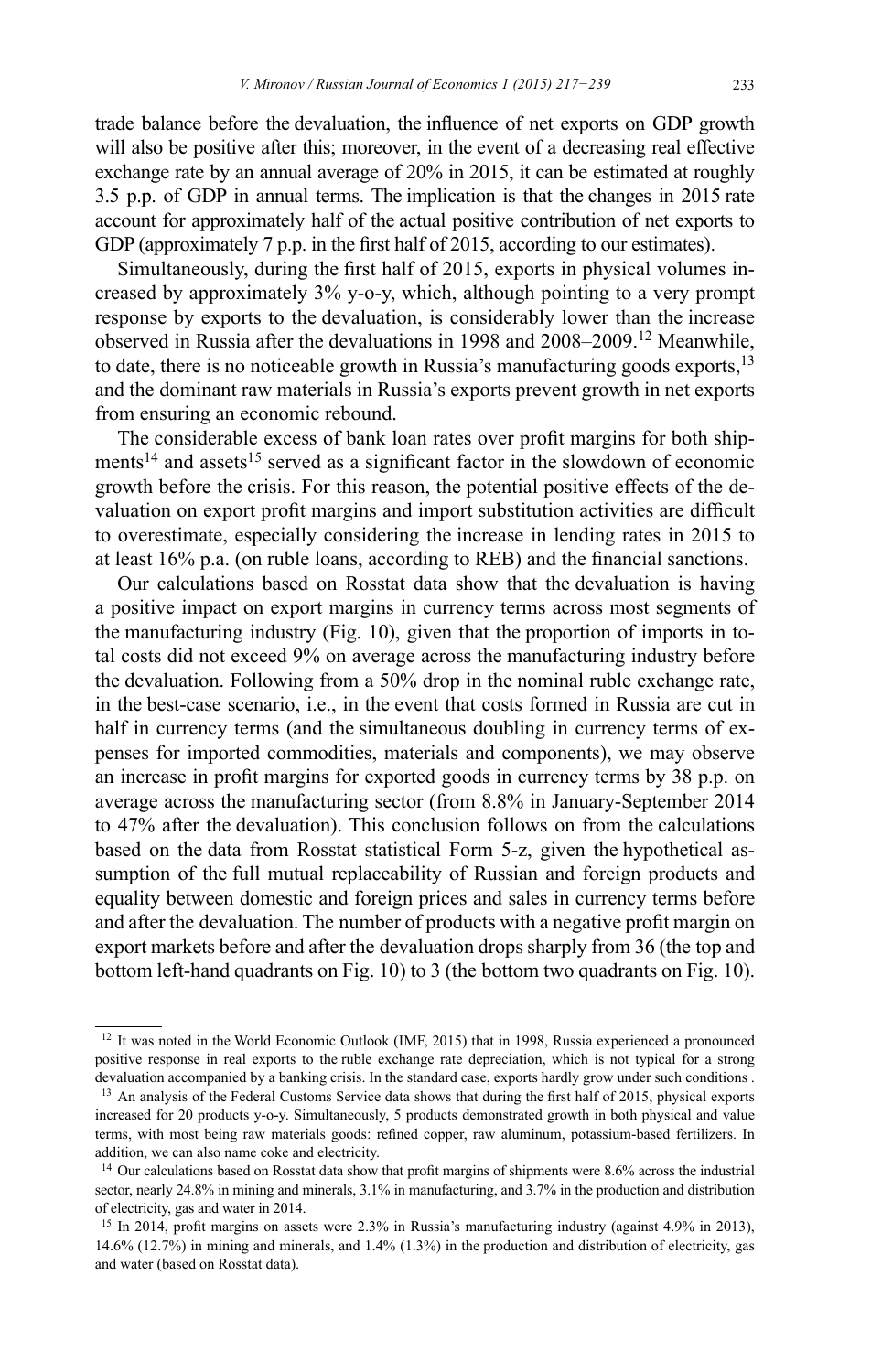

Fig. 10. Profit margins on sales before (January–September 2014) and after the devaluation in industrial sectors recorded by Rosstat in Form 5-z  $(\% )$ .

*Sources:* Rosstat; author's calculations.

From the perspective of the needs of the real sector of the economy, the level of the ruble's foreign exchange rate as of September 2015 may be classed as "equilibrium" because it ensures positive profit margins for exports in an absolute majority of manufacturing segments and decreases the need for selective government support. In three sectors, the proportion of imports is over 50% of the costs, and the profit margin of exports is negative even under the two-time ruble devaluation: these include producers of devices for receiving, recording and reproducing sounds and images, producers of pesticides and other agrochemical products, and producers of machinery and equipment for agriculture and forestry. However, one should not forget that, even with this type of growth in export profit margins and a small number of those negatively affected by the appreciation of imported raw materials and components, the real positive effect of the devaluation on output is not significant, given that the share of manufactured goods in overall Russian exports is low (approximately 10%) and increasing it will require investments and time.

Speaking of the positive impact of devaluations on import substitution, one should bear in mind that the exchange rate shock is accompanied by increased inflation and lower purchasing power for households and enterprises, which partly offsets the positive result of the growing price competitiveness of Russian producers in the domestic market. The strong devaluation incentive notwithstanding, only four major industrial sectors increased their output in January–August 2015 compared with the same period last year. Regarding minor segments, accelerated growth rates (over 3% y-o-y) were calculated for 14 segments. In 8 of them (out of approximately 100 identified at this classification level) Russian producers competed with imports, whereas the rest were oriented towards exports. This finding suggests that the growth rate in manufacturing exports and import substitution remains somewhat low. It is important to sustain the positive contribution of net exports, whose upward momentum typically disappears after devaluation in Russia (see Fig. 9) with an increase in investment, which began to contract even before the crisis. Consequently, the reasons for their slowdown are not only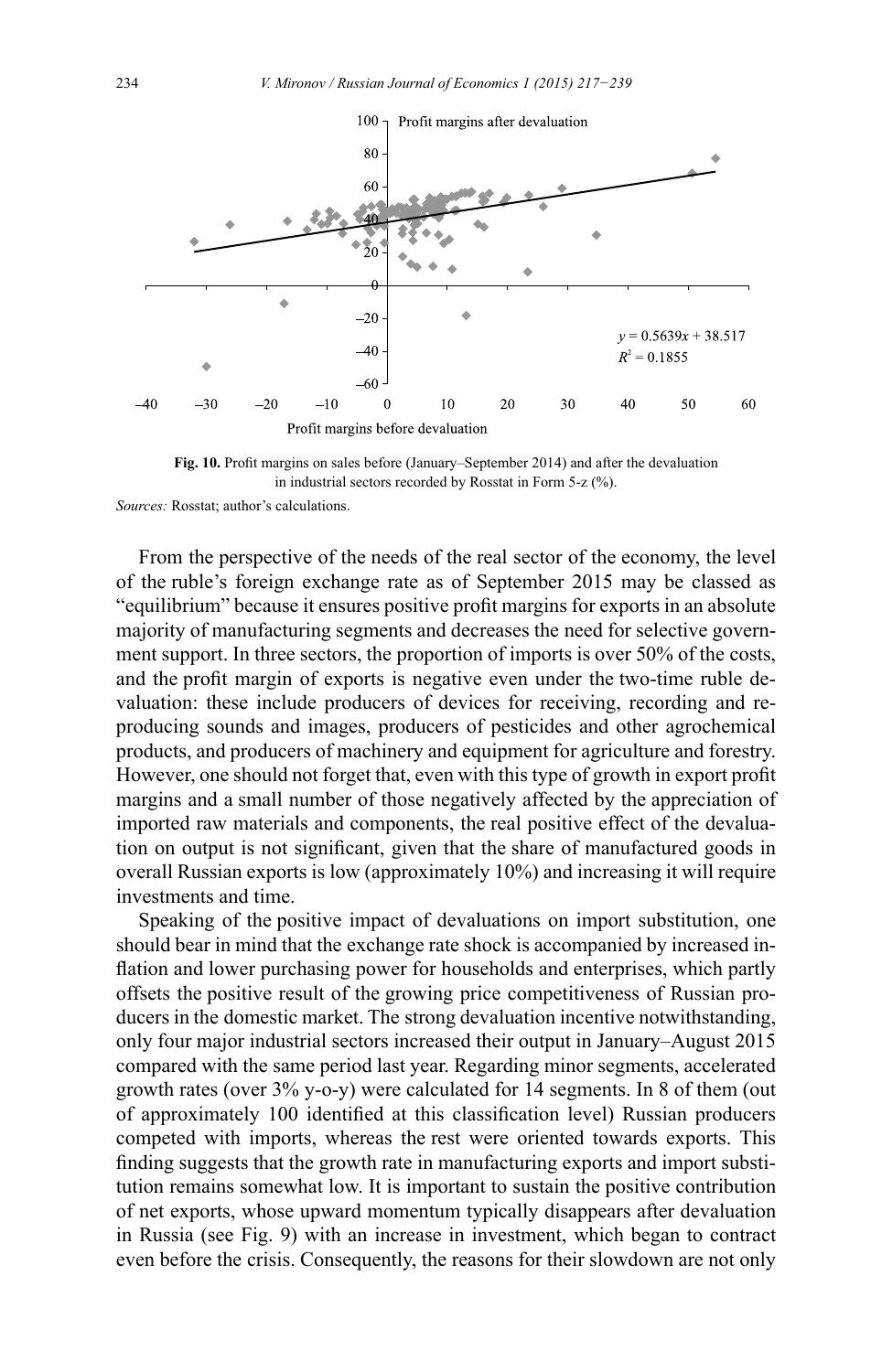caused by devaluation. The recovery process for personal income and household consumption, which has a share in the GDP approximately 2.5 times greater than that of investments, will not be fast and should follow an improvement in the economic conjuncture as a whole and the restructuring of production. At least earlier in the Russian economy, judging by our calculations,<sup>16</sup> it was GDP growth that "led" personal consumption, not vice versa (although the trajectories of these indicators are very similar).

#### **6. Structural problems as a factor in the Russian devaluation of 2014 and 2015**

The clearly visible slowdown in the Russian economy, even with a stable global oil prices from 2011 to 2013, may have been caused by structural problems. This type of slowdown, according to the facts described above, could have been a type of leading indicator, predicting, with a 1–2 year lag, the devaluation of the national currency and the ensuing additional slowdown in economic growth rates by approximately 2 p.p. against the pre-devaluation level. Thus, the slowdown of Russia's GDP in 2013, when the growth rate decreased to 1.3% compared to 3.4% and 4.3% in the previous two years, could have been a type of leading indicator of devaluation, which, in a certain form, would have occurred regardless of the falling oil prices and financial and other sanctions. In principle, there could have been no recession in Russia in the event of stable oil prices because the drop in GDP during the devaluation year is half as probable as its growth in general (Bussière et al., 2012). This phenomenon makes economic growth even more probable in the year following the exchange rate shock. Another argument in favor of the hypothesis concerning structural and institutional causes behind the Russian economic slowdown is that, in other resourcebased countries with a floating exchange rate, where the rate is not artificially fixed (unlike many countries in the Middle East), after the sharp decline in oil prices in 2014, the nominal and real effective exchange rates experienced a much smaller decrease than they did in Russia.<sup>17</sup>

In our opinion, given lower oil prices, the rates of Russia's GDP growth can hardly recover without accelerating the manufacturing industry because the services sector, which was the main contributor to growth in the Russian economy in the 2000s, has lost its "feed" from oil-and-gas business rent for a long time to come (if not forever) and thus will find it hard to remain an independent factor in economic growth (Fig. 11). In any case, for Russia, endowed with natural resources, it is their deep processing and the development of the complementary services sector that appear to be suitable areas for diversifying the economy, increasing demand for innovations and removing resource dependence.

However, restoring the competitive strength of the manufacturing industry is far from simple. Although the latter developed rapidly during the first half of the 2000s after a failure in the 1990s, it began to show clear signs of slow-

 $16$  In particular, this finding is based on the Granger causality test that we ran.

<sup>&</sup>lt;sup>17</sup> For example, according to the Bank for International Settlements, in 2015, the nominal effective exchange rate of the Russian ruble fell by 39.4% and the real effective exchange rate by 29.4% against June 2014, whereas the same indicators in Australia, Norway and Mexico were  $-13.7\%$ ,  $-16.5\%$  and  $-16\%$ ; and  $-11.7\%$ ,  $-11.8\%$ and –14.1%, respectively.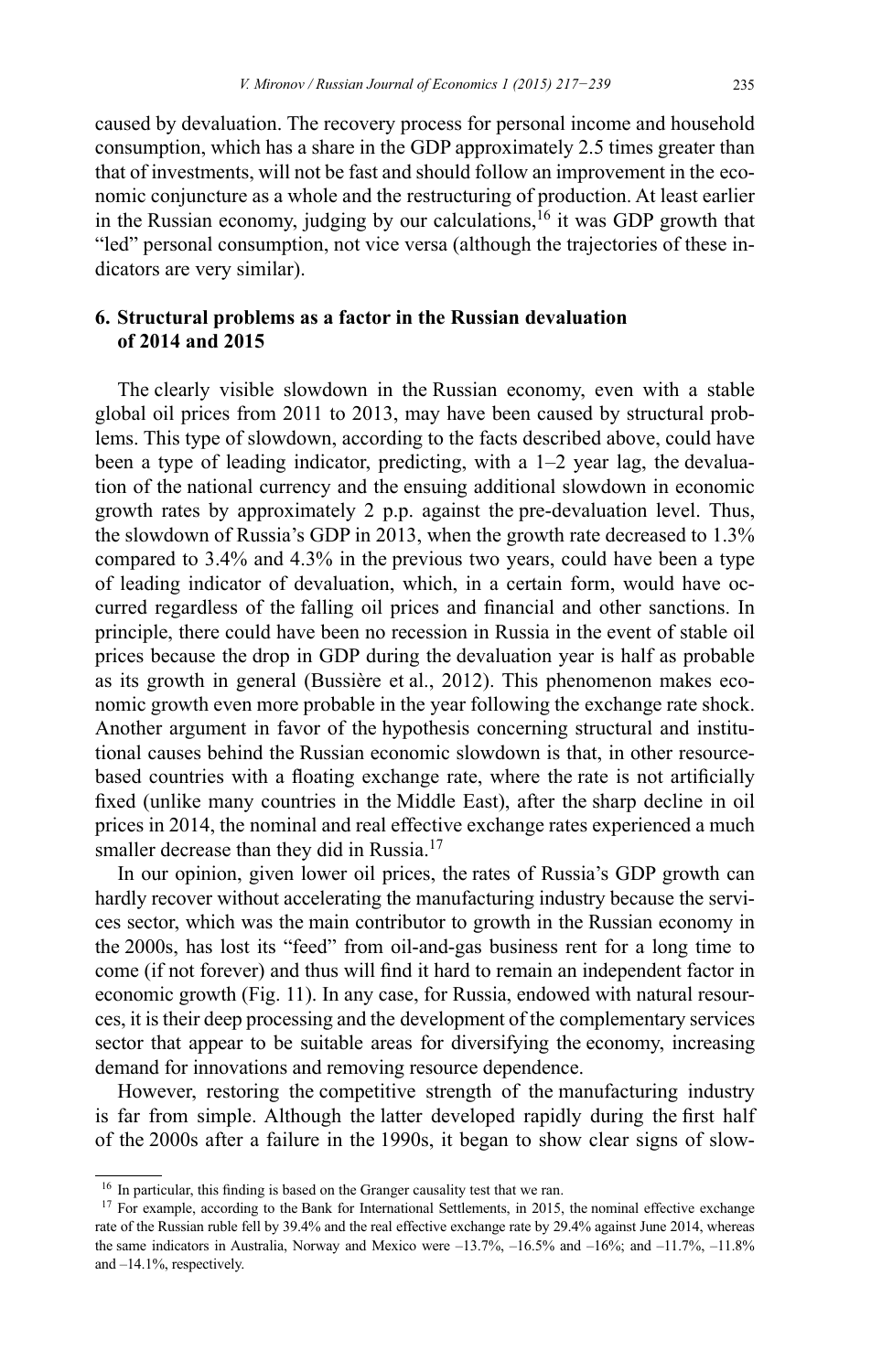

Fig. 11. Dynamics of output in the sectors of the Russian economy from 2001 to the first half of 2015. *Sources:* Rosstat; author's calculations.

ing down after the 2008–2009 crisis. The 2015 data provide new evidence of deindustrialization. Whereas the entire industrial production declined by 3.2% y-o-y in January-August 2015 and the extracting industry and power sector preserved almost all of their output (growth rates of  $0.1\%$  and  $-0.3\%$ , respectively), production decreased by 4.5% in the manufacturing industry.

It is sometimes said that the resource curse and accelerated deindustrialization, i.e., the Dutch disease, actually mean a transition of the economy from one equilibrium to another (Graham, 1995). We could agree with this proposition if an export boom was indefinite. However, that is not the case. In reality, the beginning of an export boom is accompanied by one set of problems (deindustrialization of the economy and degradation of agriculture), whereas its ending is accompanied by another, in particular the inability to quickly restore the degraded manufacturing and agricultural industries due to technological backwardness, while the contribution to economic growth from the resource sector contracts dramatically. Thus, the economic backwardness can be fixed for a long period of time, even despite the considerable amount of natural resources (Sheng, 2011).

As shown long before the current crisis, based on a calculation of the longterm co-integration ratio for the Russian economy, a 1% increase in oil prices leads to 0.175 p.p. increase in Russia's GDP (Algieri, 2011). As is presumed in these calculations, the positive influence on GDP of increasing oil prices due to growing demand outbalances the negative impact on the economy due to the strengthening real ruble exchange rate and the decreasing competitiveness of the manufacturing industry. By assuming the symmetrical nature of the response of macro indicators to changes in oil prices, their current decline may lead to a recession because lower demand will not be fully offset by growing competitiveness due to a lower real effective exchange rate of the ruble. In this case, the cumulative decline in GDP may be 8.5–9.0% of GDP, regardless of the impact of the inventories factor, which accounted, recall, for approximately  $\frac{3}{4}$  of the 7.8% decrease in Russia's GDP in 2009. As such, we cannot hope for an automatic and quick stimulating effect from the devaluation of the Russian ruble in 2014 and 2015. In the event of inertial developments, further postponement of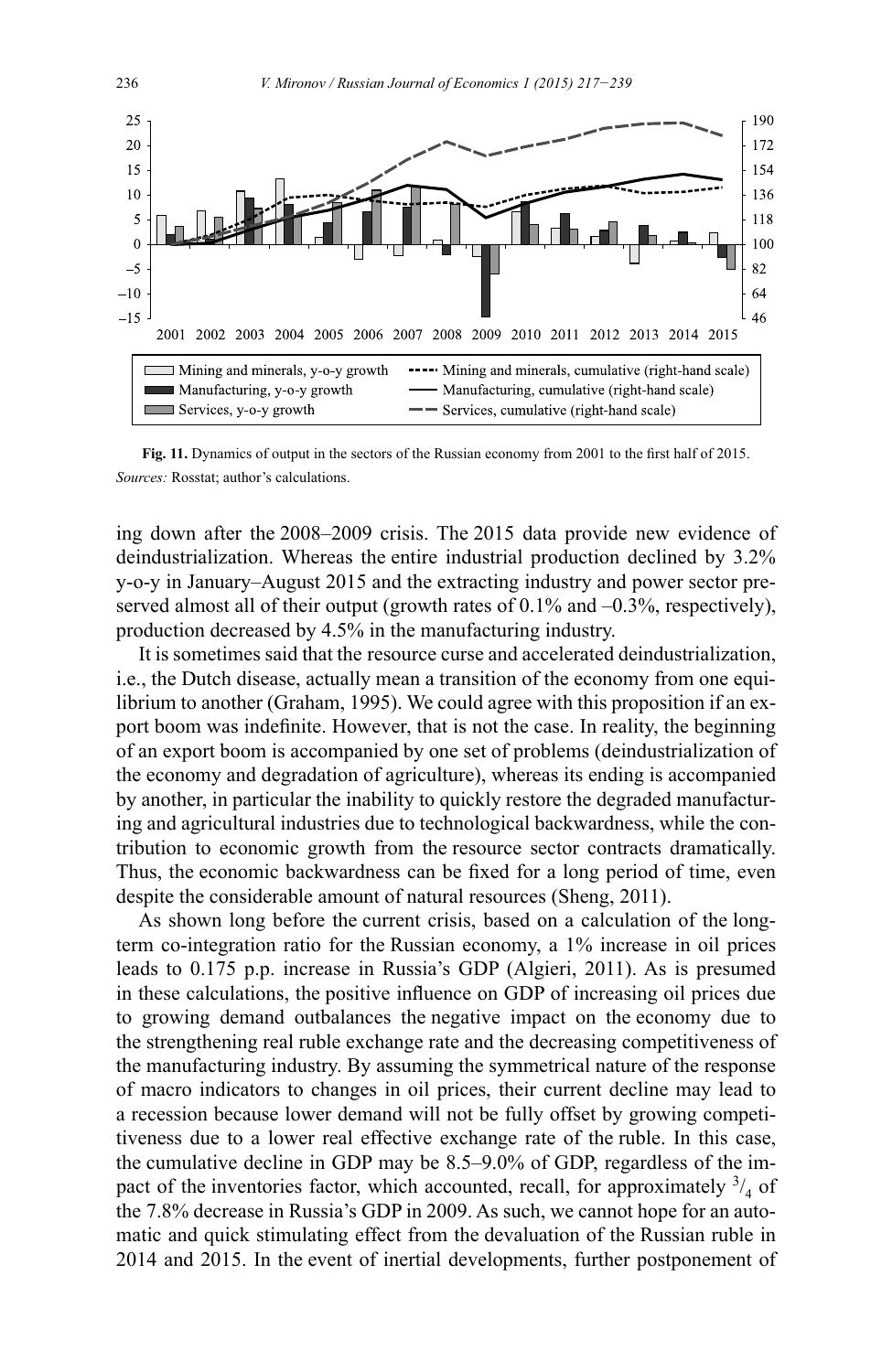structural reforms aimed at the de-bureaucratization and de-monopolization of the economy, and a lowering of the rigidity of the labor market, the recession in the Russian economy could last for at least two or three years.

This estimate qualitatively corresponds to our calculations based on the midterm econometric model of the Russian economy, which, in forecasts as late as September 2015, predict a continued recession in 2016 and 2017 (although with the GDP falling at lower rates than in 2015).<sup>18</sup> We will also observe a decline in wages, which (even despite the recession), in 2015, are still growing in nominal terms. Employment will contract more considerably than in the first half of 2015, possibly leading to social implications.

To increase exports and promote import substitution, even with the most favorable price ratios resulting from the devaluation, the industry requires additional labor resources, new production capacities, and infrastructure. They will hardly be available due to the labor market rigidity, low intensity of the investment process before the crisis, and imperfect "rules of the game" in the Russian economy. Without resolving these issues, we cannot build an economic system that would be more resilient and less exposed to price and exchange rate shocks.

#### **7. Conclusion**

The article uses a review of the literature regarding the effect of devaluations on output and other macro indicators in order to identify four conditions that determine the restrictive impact of devaluation in terms of GDP dynamics. Three of these are associated with the impact of the devaluation on aggregate demand and the fourth one—with its effect on aggregate supply. The first three include: the redistribution of income from economic agents with a high propensity to consume to agents with a low propensity (from owners of labor to owners of capital goods); the effect of outstripping inflation, where a nominal devaluation may lead to a decline in aggregate demand due to uncontrolled price growth; and the effect of low export and import price elasticities, where the balance of trade expressed in the national currency may decline due to devaluation, leading to recession. The fourth condition is that devaluation may have an adverse effect on supply due to the appreciation of imported intermediate goods and to higher domestic interest rates and wages caused by accelerating inflation.

This article shows that although only two of the four conditions of restrictive effects from devaluation are present in one form or another in the Russian economy (the redistribution of income from labor to capital and the low export and import price elasticities), devaluation may still lead to recession, at least in 2015 and 2016. The reasons for this are the low propensity of economic agents that own capital goods to invest and structural problems in the economy, which are possibly indicated by the devaluation of the Russian ruble in 2014 and 2015. The oft-quoted case (see, e.g., Frankel, 2005) describing how, after the British pound devaluation in 1992, the Chancellor of the Exchequer (British finance minister) was so happy that he sang in the shower is hardly likely to have any bearing on the current situation in Russia.

<sup>&</sup>lt;sup>18</sup> See the mid-term forecast for the Russian economy development by the Centre of Development Institute, National Research University Higher School of Economics. http://dcenter.ru/category/periodicheskie-obzory/nep/.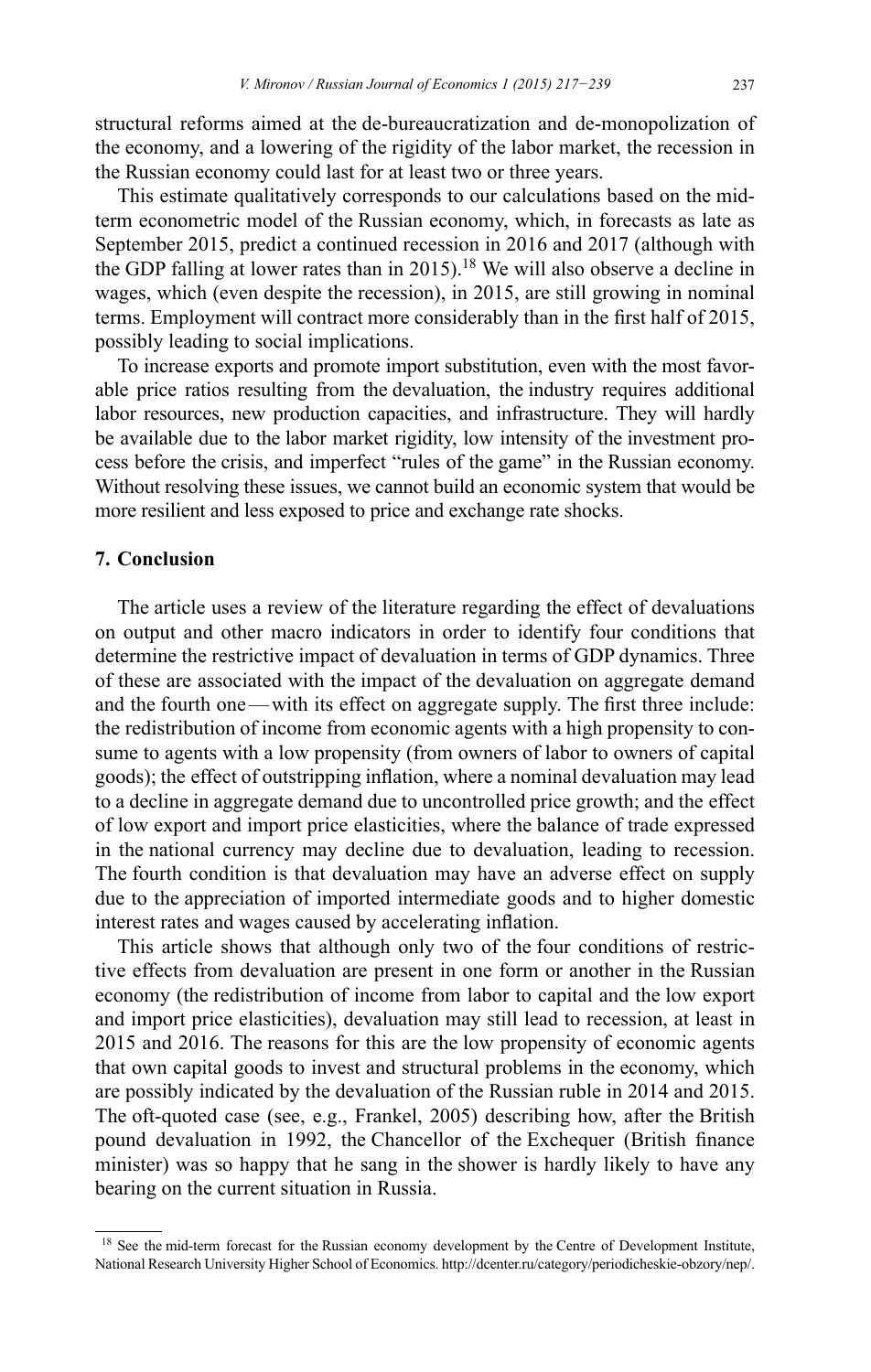#### **Acknowledgements**

The literature review and calculations were performed with the help of Vadim Kanofiev (University of Pennsylvania, Philadelphia, USA) and Alexey Nemchik (Centre of Development Institute, National Research University Higher School) of Economics).

#### **References**

- Algieri, B. (2011). The Dutch disease: Evidences from Russia. *Economic Change and Restructuring*, 44, 243-277.
- Bahmani-Oskooee, M. (1998). Are devaluations contractionary in LDCs? Journal of Economic Development, 23 (1), 131-144.
- Bahmani-Oskooee, M., Chomsisengphet, S., & Kandil, M. (2002). Are devaluations contractionary in Asia? Journal of Post Keynesian Economics, 25 (1), 69–82.
- Bahmani-Oskooee, M., & Gelan, A. (2013). Are devaluations contractionary in Africa? Global Economic Review: Perspectives on East Asian Economies and Industries, 42 (1), 1–14.
- Bahmani-Oskooee, M., & Hajilee, M. (2014). On the relation between currency depreciation and domestic investment. Journal of Post Keynesian Economics, 32 (4), 645–660.
- Blank, A., Gurvich, E., & Ulyukaev, A. (2006). Exchange rate and competitiveness of Russia's industries. Voprosy Ekonomiki, 6, 4–24. (In Russian).]
- Blecker, R. A., & Razmi, A. (2007). The fallacy of composition and contractionary devaluations: The output impact of real exchange rate shocks in developing countries that export manufactures (Working Paper No. 2007-02). American University, Department of Economics.
- Bussière, M., Saxena, S. C., & Tovar, C. E. (2012). Chronicle of currency collapses: Re-examining the effects on output. Journal of International Money and Finance, 31 (4), 680–708.
- Calvo, G., & Reinhart, C. (2000). Fixing for your life. NBER Working Paper, 8006.
- Chou, W. L., & Chao, C. C. (2001). Are currency devaluations effective? A panel unit root test. *Economics Letters*, 72 (1), 19–25.
- Christopoulos, D. K. (2004). Currency devaluation and output growth: New evidence from panel data analysis. Applied Economics Letters, 11 (13), 809-813.
- Cooper, R. N. (1969). Currency devaluation in developing countries: Preliminary assessment (A.I.D. Research Paper). Yale University.
- Diaz-Alejandro, C. F. (1963). A note on the impact of devaluation and the redistributive effect. Journal of Political Economy, 71 (3), 577-580.
- Domac, I. (1997). Are devaluations contractionary? Evidence from Turkey. Journal of Economic Development, 22 (2), 145-163.
- Dülger, F., Lopcu, K., Burgaç, A., & Balli, E. (2013). Is Russia suffering from Dutch disease? Cointegration with structural breaks. Resources Policy, 38 (4), 605-612.
- Egert, B. (2012). Dutch disease in the post-Soviet countries of Central and South-West Asia: How contagious is it? Journal of Asian Economics, 23 (5), 571–584.
- Frankel, J. (2005). Contractionary currency crashes in developing countries. NBER Working Paper, 11508.
- Frankel, J. (2012). The natural resource curse: A survey of diagnoses and some prescriptions. In R. Arezki et al. (Eds.), Commodity price volatility and inclusive growth in low-income countries. Washington, DC: International Monetary Fund.
- Frankel, J., Smith, B., & Federico, S. (2008). Fiscal and monetary policy in a commodity-based economy. Economics of Transition, 16 (4), 679-713.
- Gluzmann, P. A., Levy-Yeyati, E., & Sturzenegger, F. (2012). Exchange rate undervaluation and economic growth: Diaz Alejandro (1965) revisited. *Economics Letters*, 117 (3), 666–672.
- Goryunov, E., Drobyshevsky, S., & Trunin, P. (2015). Monetary policy of Bank of Russia: Strategy and tactics. Voprosy Ekonomiki, 4, 53–85. (In Russian).
- Graham, D. A. (1995). Learning to love the Dutch disease: Evidence from the mineral economies. World Development, 23 (10), 1765-1779.